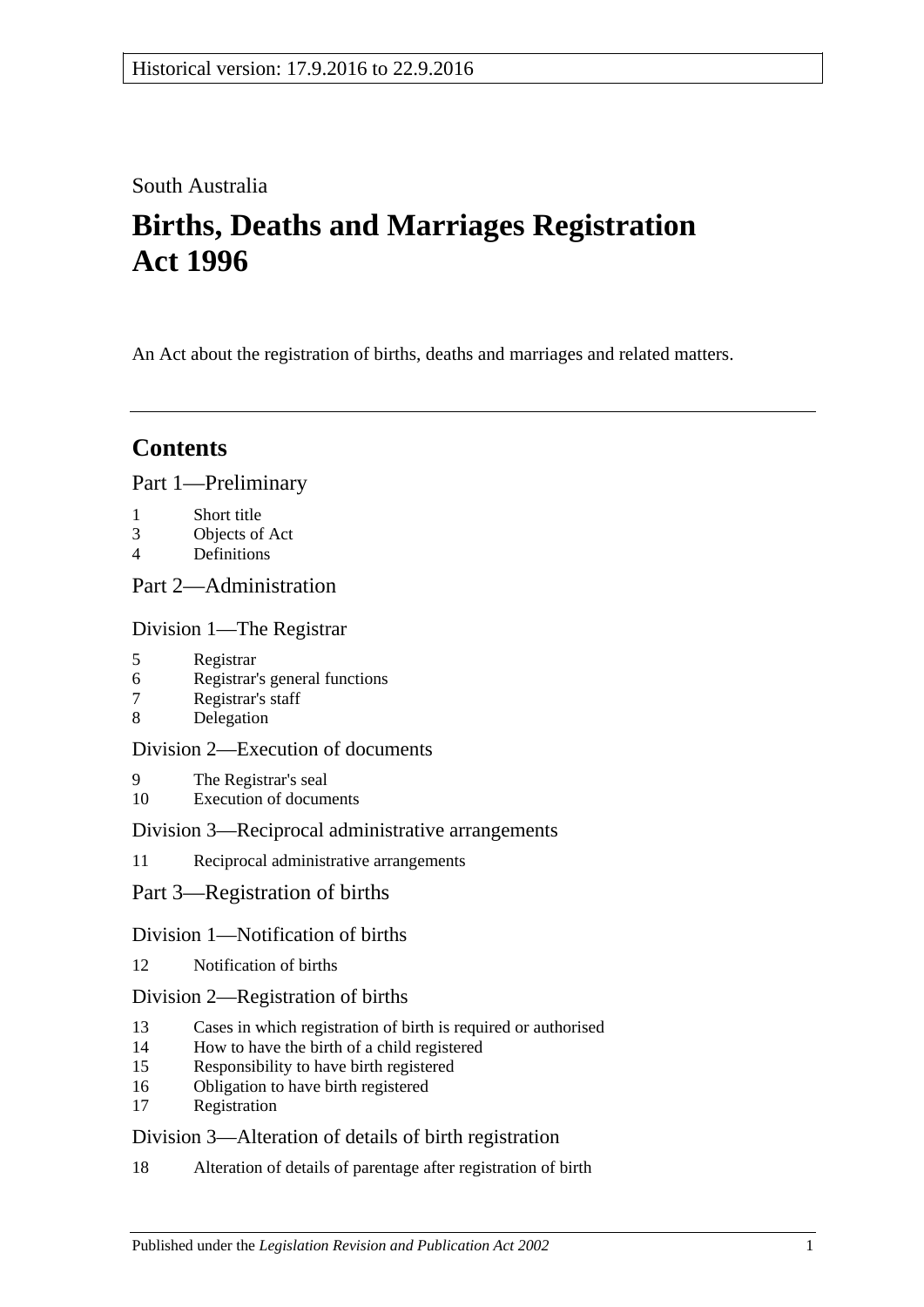### [Division 4—Court orders relating to registration of birth](#page-9-0)

- 19 [Application to Court](#page-9-1)
- 20 [Power to direct registration of birth etc](#page-9-2)

### [Division 5—Child's name](#page-9-3)

- 21 [Name of child](#page-9-4)
- 22 [Dispute about child's name](#page-10-0)
- [Division 6—Surrogacy orders](#page-10-1)
- 22A [Surrogacy orders](#page-10-2)
- [Part 4—Change of name](#page-11-0)

## [Division 1—General requirements for change of name](#page-11-1)

- 23 [Change of name by registration](#page-11-2)
- 24 [Application to register change of adult's name](#page-11-3)
- 25 [Application to register change of child's name](#page-11-4)
- 26 [Child's consent to change of name](#page-12-0)
- 27 [Registration of change of name](#page-12-1)
- 28 [Entries to be made in the Register](#page-13-0)
- 29 [Change of name may still be established by repute or usage](#page-13-1)
- 29A Saving [provision—surrogacy arrangements](#page-13-2)

## [Division 2—Requirements for change of name of restricted persons](#page-13-3)

- 29B [Interpretation](#page-13-4)
- 29C [Application of Division](#page-14-0)
- 29D [Application for change of name by or on behalf of restricted person](#page-14-1)
- 29E [Approval by supervising authority for change of name of restricted person](#page-15-0)
- 29F [Additional requirements for registration of change of name of restricted](#page-15-1) person
- 29G [Information exchange between Registrar and supervising authority](#page-16-0)

## [Part 5—Registration of marriages](#page-16-1)

- 30 [Cases in which registration of marriage is required](#page-16-2)
- 31 [How to have marriage registered](#page-16-3)
- 32 [Registration of marriage](#page-16-4)

## [Part 6—Registration of deaths](#page-16-5)

## [Division 1—Cases where registration of death is required or authorised](#page-16-6)

33 [Deaths to be registered under this Act](#page-16-7)

## [Division 2—Court orders relating to registration of death](#page-17-0)

- 34 [Application to Court](#page-17-1)
- 35 [Power to direct registration of death etc](#page-17-2)

## [Division 3—Notification of deaths](#page-17-3)

- 36 [Notification of deaths by doctors](#page-17-4)<br>37 Notification by coroner
- [Notification by coroner](#page-18-0)
- 38 [Notification by funeral director etc](#page-18-1)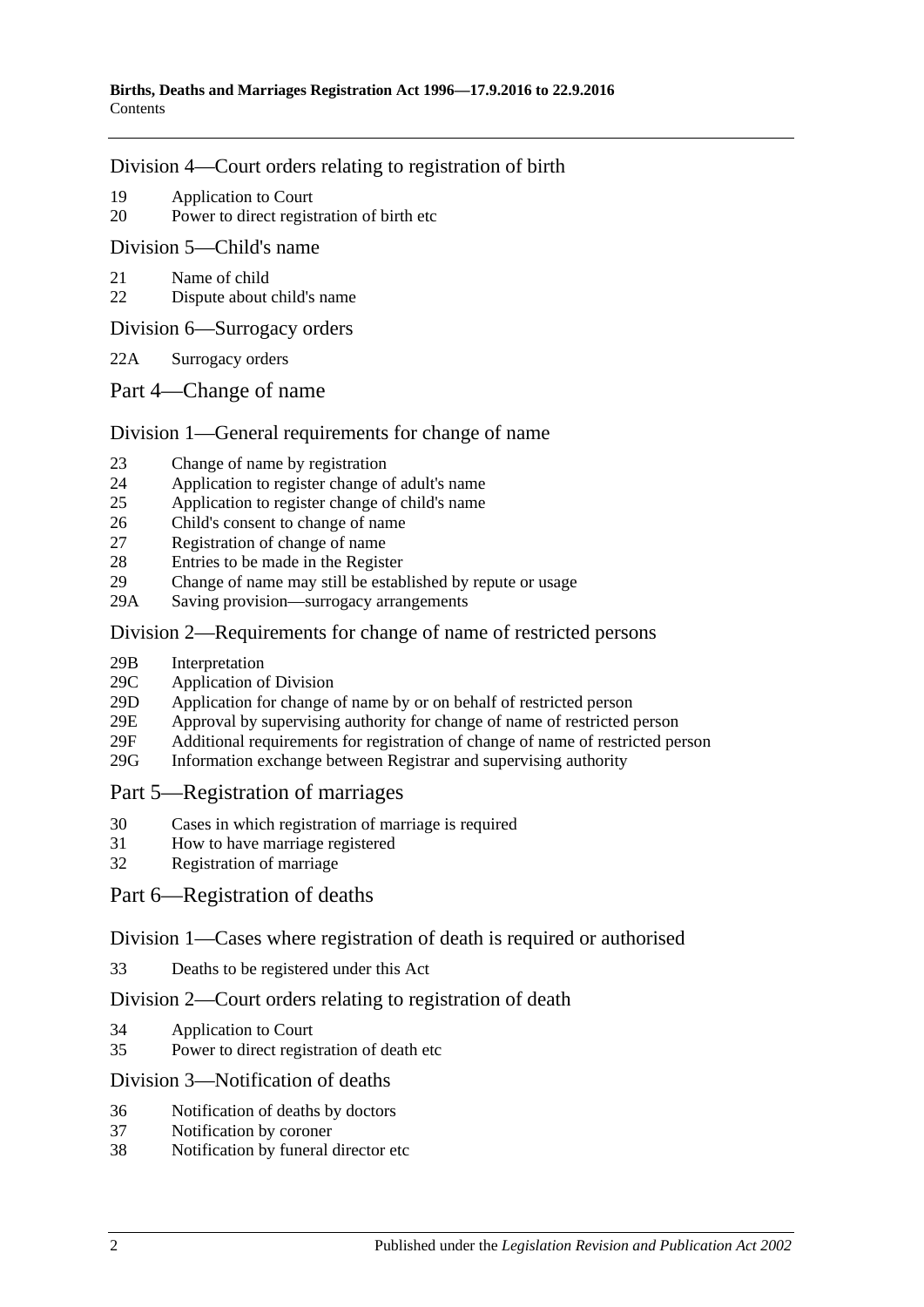[Division 3A—Notification by court appointed guardians](#page-19-0)

38A [Notification by court appointed guardians](#page-19-1)

[Division 4—Registration of death](#page-19-2)

39 [Registration](#page-19-3)

[Part 7—The Register](#page-19-4)

## [Division 1—Keeping the Register](#page-19-5)

40 [The Register](#page-19-6)

### [Division 2—Registrar's powers of inquiry](#page-20-0)

41 [Registrar's powers of inquiry](#page-20-1)

### [Division 3—Correction of Register](#page-20-2)

42 [Registrar's power to correct Register](#page-20-3)

### [Division 4—Access to, and certification of, Register entries](#page-21-0)

- 43 [Access to Register](#page-21-1)
- 44 [Search of Register](#page-21-2)<br>45 Protection of priva
- [Protection of privacy](#page-21-3)
- 46 [Issue of certificate](#page-22-0)
- 47 [Access policies](#page-22-1)
- 48 [Fees](#page-22-2)
- 49 [Power to remit fees](#page-22-3)
- 49A [Saving provision—surrogacy arrangements](#page-22-4)

#### [Part 8—General power of review](#page-23-0)

50 [Review](#page-23-1)

### [Part 9—Miscellaneous](#page-23-2)

- 51 [False representation](#page-23-3)
- 52 [Unauthorised access to or interference with Register](#page-23-4)
- 53 [Falsification of certificate etc](#page-23-5)
- 55 [Regulations](#page-23-6)

### [Schedule 1—Transitional](#page-24-0)

- 1 [Interpretation](#page-24-1)
- 3 [The Register](#page-24-2)
- 4 [The Registrar and Deputy Registrars](#page-24-3)

## [Legislative history](#page-25-0)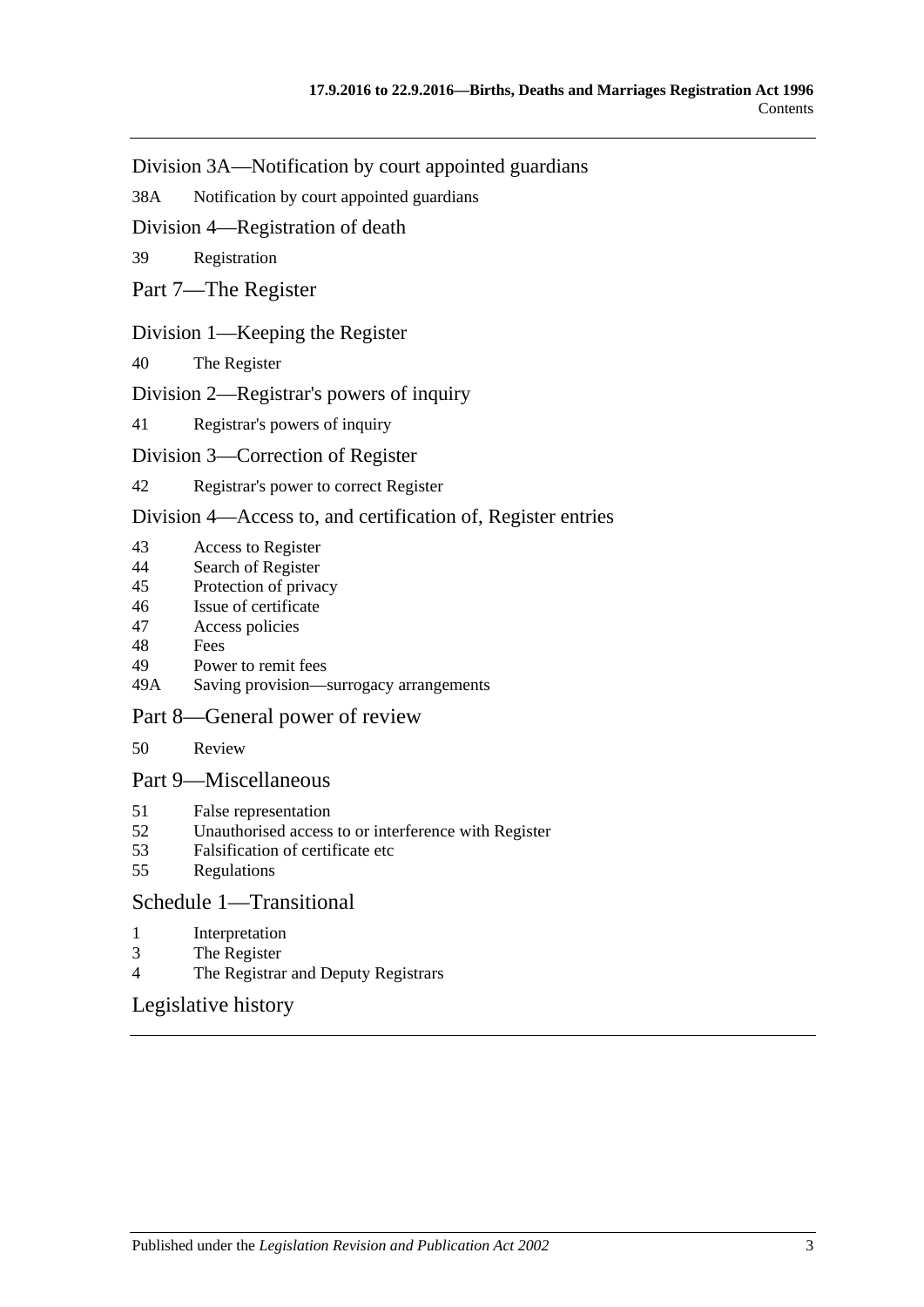## <span id="page-3-0"></span>**The Parliament of South Australia enacts as follows:**

# **Part 1—Preliminary**

## <span id="page-3-1"></span>**1—Short title**

This Act may be cited as the *Births, Deaths and Marriages Registration Act 1996*.

## <span id="page-3-2"></span>**3—Objects of Act**

The objects of this Act are to provide for—

- (a) the registration of births, deaths and marriages in South Australia; and
- (b) the registration of changes of name; and
- (c) the keeping of registers for recording and preserving information about births, deaths, marriages and changes of name in perpetuity; and
- (d) access to the information in the registers in appropriate cases by government or private agencies and members of the public, from within and outside the State; and
- (e) the issue of certified information from the registers; and
- (f) the collection and dissemination of statistical information.

## <span id="page-3-3"></span>**4—Definitions**

In this Act—

*adult* means a person who is 18 or above or, although under 18, is or has been married;

*authorised celebrant* means an authorised celebrant under the *Marriage Act 1961* (Cwth);

*birth* means the expulsion or extraction of a child from its mother;

*change* of name includes an addition, omission or substitution;

*child* includes a still-born child;

*corresponding law* means a law of another State that provides for the registration of births, deaths and marriages;

*Court* means the Magistrates Court;

*cremated remains* has the same meaning as in the *[Burial and Cremation Act](http://www.legislation.sa.gov.au/index.aspx?action=legref&type=act&legtitle=Burial%20and%20Cremation%20Act%202013) 2013*;

*death* includes still-birth;

*disposal* of human remains means—

- (a) cremation of the remains; or
- (b) burial of the remains (including burial at sea); or
- (c) placing the remains in a mausoleum or other permanent resting place; or
- (d) placing the remains in the custody of an educational or scientific institution for the purpose of medical education or research; or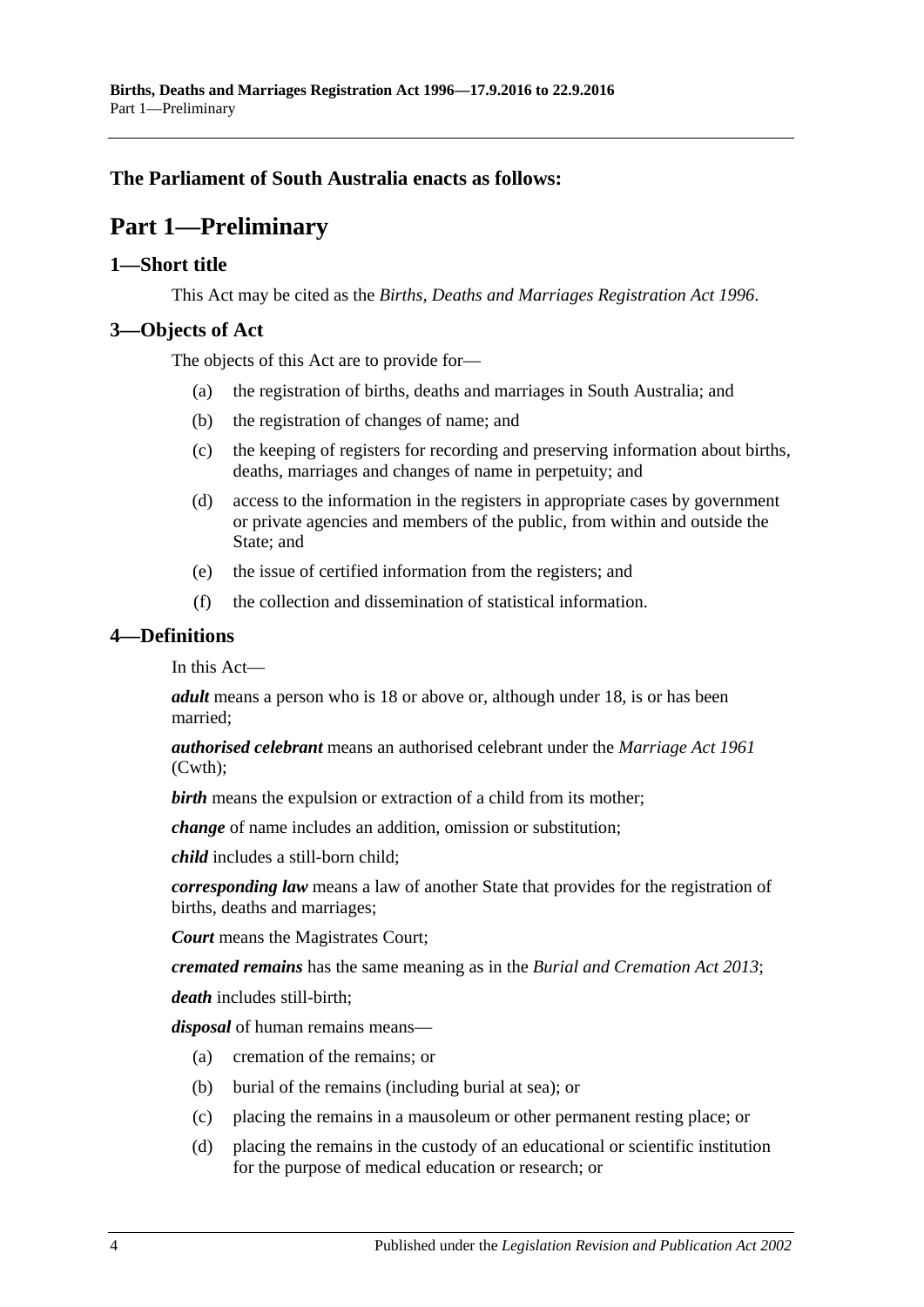(e) removal of the remains from the State (but not if the remains have been cremated or are taken from the State by sea and buried at sea in the course of the voyage);

*doctor* means a person registered under the *Health Practitioner Regulation National Law* to practise in the medical profession (other than as a student);

*funeral director* means a person who carries on the business of arranging for the disposal of human remains;

*human remains* includes the remains of a still-born child;

*prohibited name* means a name that—

- (a) is obscene or offensive; or
- (b) could not practicably be established by repute or usage—
	- (i) because it is too long; or
	- (ii) because it consists of or includes symbols without phonetic significance; or
	- (iii) for some other reason; or
- (c) is contrary to the public interest for some other reason;

*registrable event* means a birth, change of name, death or marriage and includes the making or discharge of a surrogacy order;

*registrable information* means information that must or may be included in the Register<sup>1</sup>;

*Register*—See [section](#page-19-6) 40;

*registering authority* means an authority responsible under a corresponding law for the registration of births, deaths and marriages;

*Registrar* means the Registrar of Births, Deaths and Marriages;

*State* includes a Territory;

*still-birth* means the birth of a still-born child;

*still-born child* means a child of at least 20 weeks' gestation or, if it cannot be reliably established whether the period of gestation is more or less than 20 weeks, with a body mass of at least 400 grams at birth, that exhibits no sign of respiration or heartbeat, or other sign of life, after birth but does not include the product of a procedure for the termination of pregnancy;

*surrogacy order* means an order under section 10HB of the *[Family Relationships](http://www.legislation.sa.gov.au/index.aspx?action=legref&type=act&legtitle=Family%20Relationships%20Act%201975)  Act [1975](http://www.legislation.sa.gov.au/index.aspx?action=legref&type=act&legtitle=Family%20Relationships%20Act%201975)*.

**Note—**

1 See [section](#page-20-4)  $40(2)$ .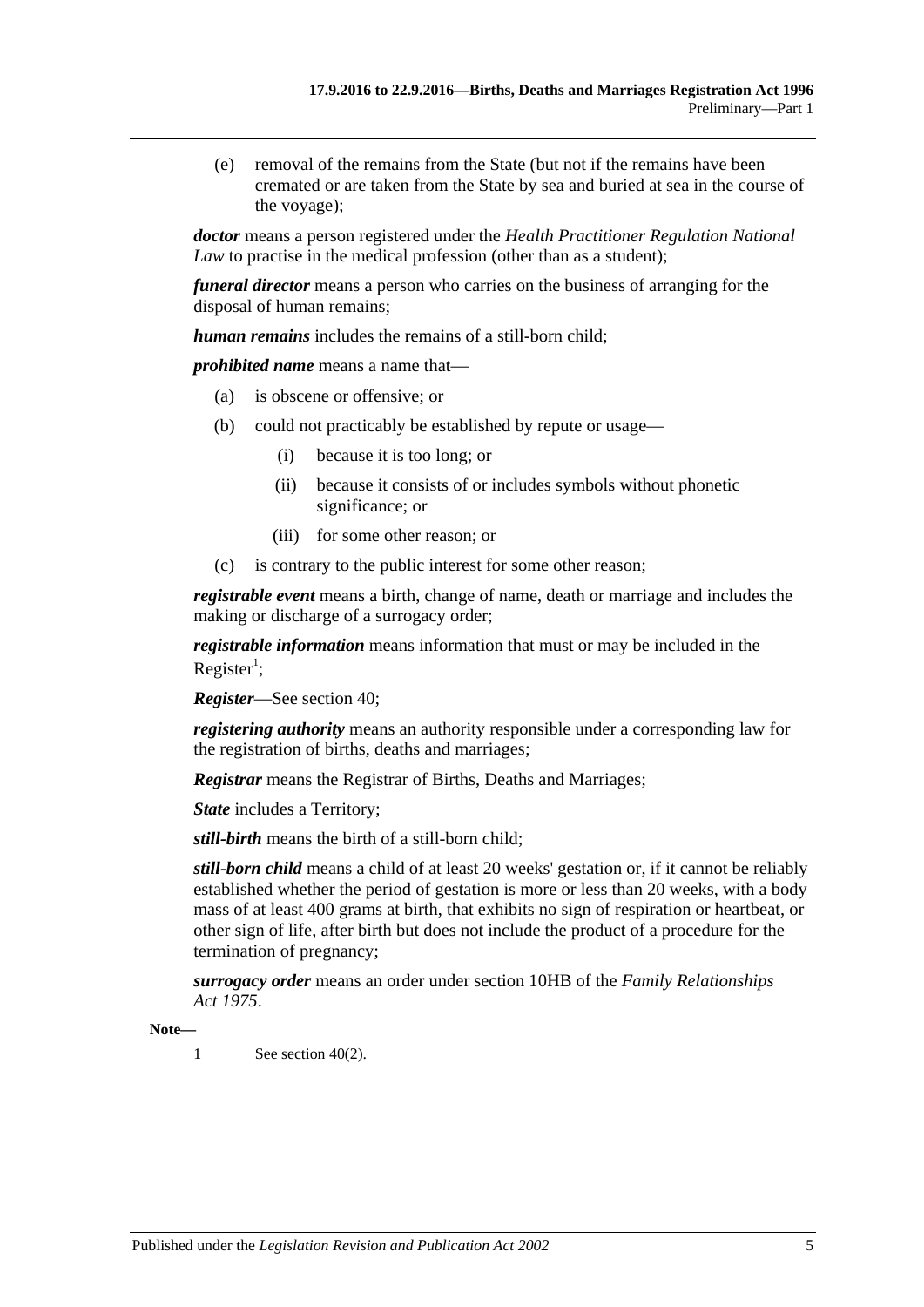# <span id="page-5-0"></span>**Part 2—Administration**

## <span id="page-5-1"></span>**Division 1—The Registrar**

## <span id="page-5-2"></span>**5—Registrar**

- (1) The Registrar of Births, Deaths and Marriages is responsible, subject to the Minister's control and direction, for the administration of this Act.
- (2) The Registrar is to be a Public Service employee.

## <span id="page-5-3"></span>**6—Registrar's general functions**

The Registrar's general functions are to—

- (a) establish and maintain the registers<sup>1</sup> necessary for the purposes of this Act; and
- (b) administer the registration system established by this Act and ensure that it operates efficiently, effectively and economically; and
- (c) ensure that this Act is administered in the way best calculated to achieve its objects.

**Note—**

1 The registers are collectively referred to as the *Register*—See [section](#page-19-6) 40.

### <span id="page-5-4"></span>**7—Registrar's staff**

- (1) The Registrar's staff consists of—
	- (a) one or more Deputy Registrars of Births, Deaths and Marriages; and
	- (b) the other staff necessary for the proper administration of this Act.
- (2) A Deputy Registrar has the powers and functions of the Registrar but is subject to direction by the Registrar.
- (3) The staff are to be Public Service employees.

## <span id="page-5-5"></span>**8—Delegation**

- (1) The Registrar may delegate powers or functions under this or any other Act.
- (2) A power or function delegated under this section may, if the instrument of delegation so provides, be further delegated.
- (3) A delegation under this section—
	- (a) must be by instrument in writing; and
	- (b) may be absolute or conditional; and
	- (c) does not derogate from the power of the delegator to act in any matter; and
	- (d) is revocable at will by the delegator.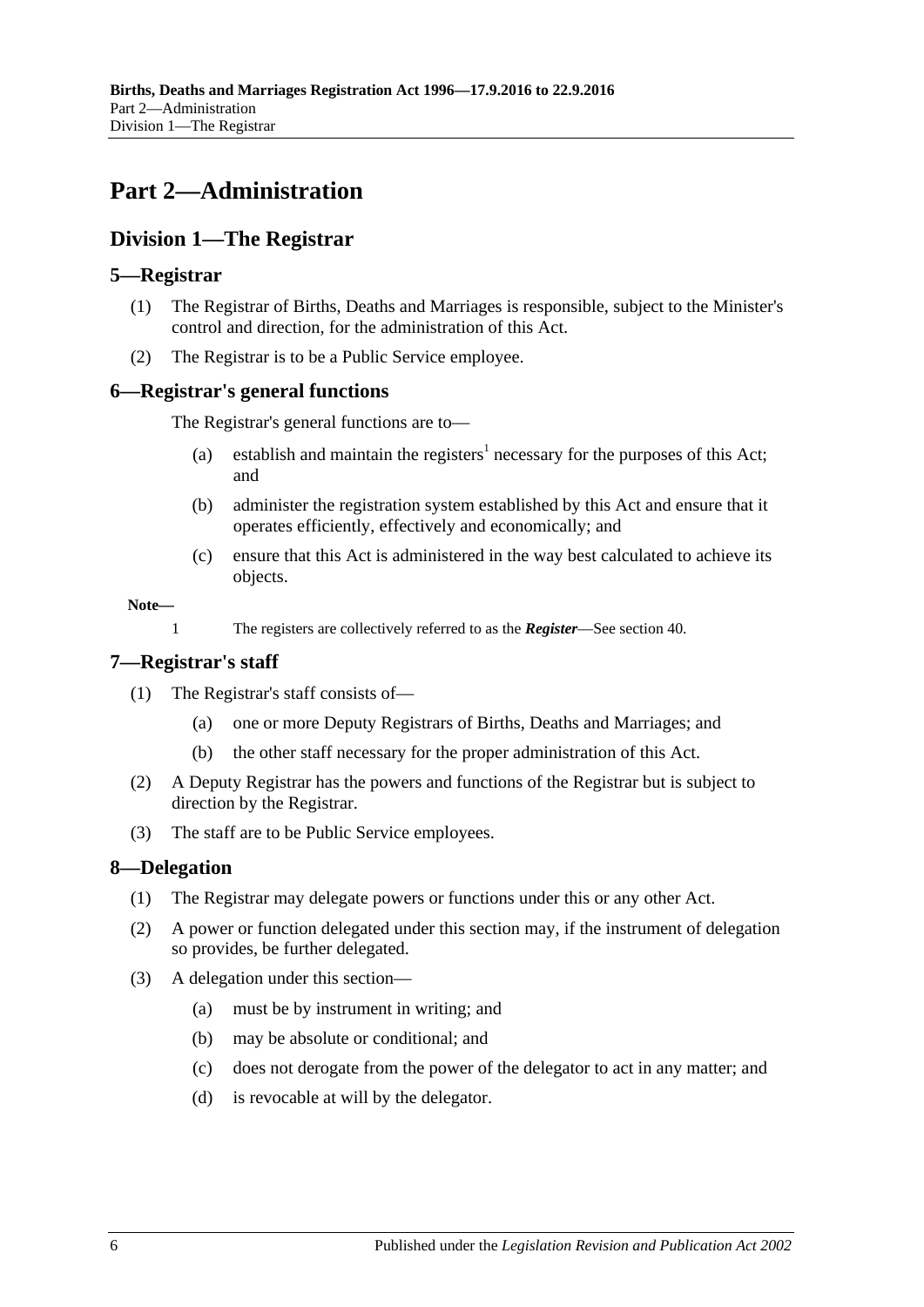## <span id="page-6-0"></span>**Division 2—Execution of documents**

## <span id="page-6-1"></span>**9—The Registrar's seal**

The Registrar has a seal.

### <span id="page-6-2"></span>**10—Execution of documents**

- (1) The Registrar may issue a certificate or other document under the Registrar's signature and seal, or a facsimile of the Registrar's signature and seal produced by stamp, machine imprint or some other method authorised by regulation.
- (2) If a document produced before a court or an administrative authority or official is apparently under—
	- (a) the Registrar's signature and seal; or
	- (b) a facsimile of the Registrar's signature and seal produced by stamp, machine imprint, or some other method authorised by regulation,

the court, authority or official must presume, in the absence of evidence to the contrary, that the document was properly issued under the Registrar's authority.

## <span id="page-6-3"></span>**Division 3—Reciprocal administrative arrangements**

#### <span id="page-6-4"></span>**11—Reciprocal administrative arrangements**

- (1) The Minister may enter into an arrangement with the Minister responsible for the administration of a corresponding law providing for—
	- (a) the exercise by the Registrar of powers and functions of the registering authority under the corresponding law; and
	- (b) the exercise by the registering authority under the corresponding law of powers and functions of the Registrar under this Act.
- (2) When an arrangement is in force under this section—
	- (a) the Registrar may exercise, to the extent authorised by the arrangement (but subject to the conditions of the arrangement), the powers and functions of the registering authority under the corresponding law; and
	- (b) the registering authority under the corresponding law may exercise, to the extent authorised by the arrangement (but subject to the conditions of the arrangement), the powers and functions of the Registrar under this Act.
- (3) An arrangement under this section may—
	- (a) establish a data base in which information is recorded for the benefit of all the participants in the arrangement; and
	- (b) provide for access to information contained in the data base; and
	- (c) provide for payments by or to participants in the arrangement for services provided under the arrangement.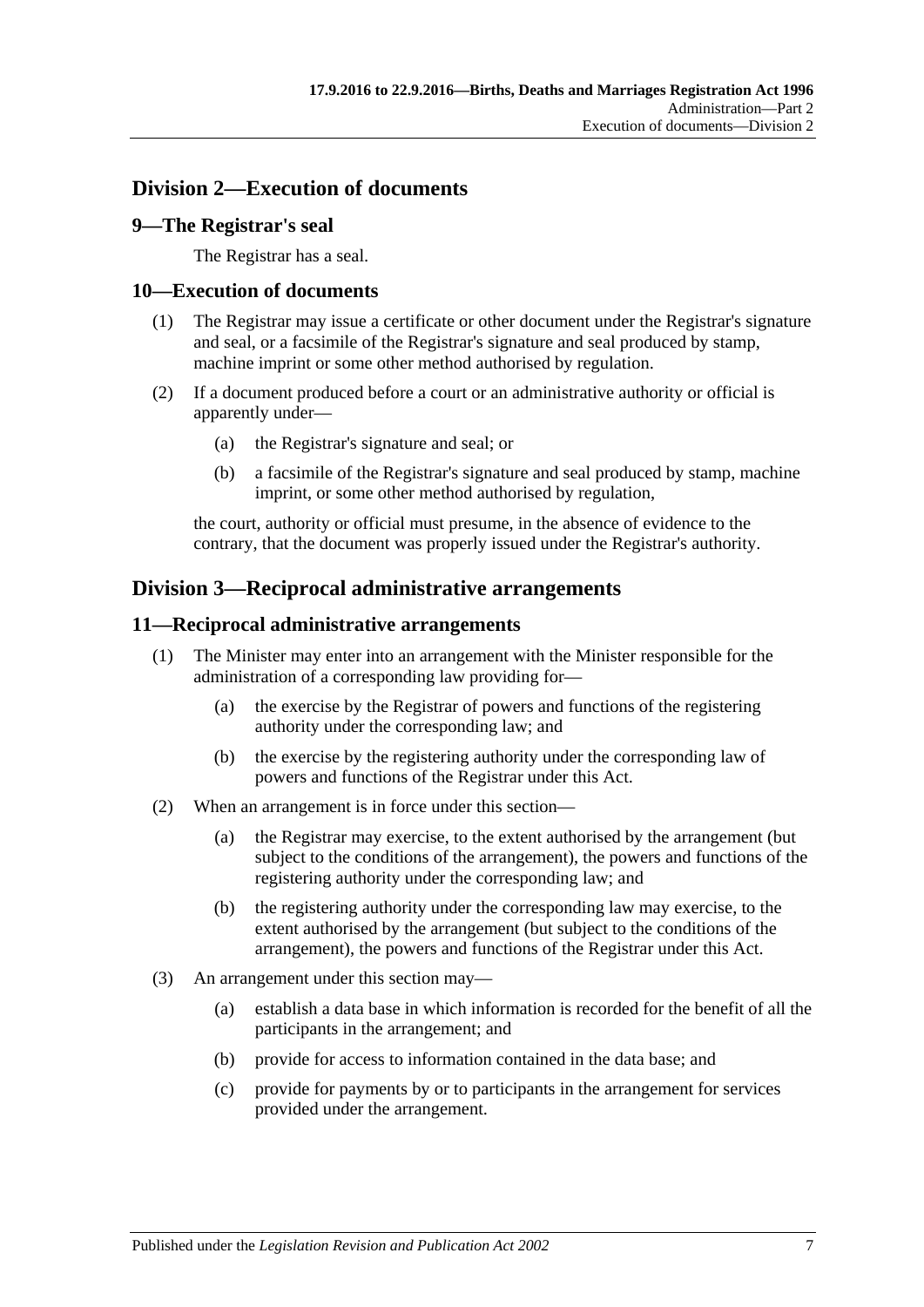# <span id="page-7-0"></span>**Part 3—Registration of births**

## <span id="page-7-1"></span>**Division 1—Notification of births**

## <span id="page-7-2"></span>**12—Notification of births**

- (1) When a child is born in the State, the responsible person must give written notice of the birth to the Registrar including the particulars required by regulation. Maximum penalty: \$1 250.
- (2) The notice must be given—
	- (a) in the case of a child born alive—within 7 days after birth;
	- (b) in the case of a still-birth—within 48 hours after birth.
- (3) When notice of a still-birth is given, the responsible person must also give a doctor's certificate in a form approved by the Registrar, certifying the cause of foetal death, to—
	- (a) the Registrar; and
	- (b) the funeral director or other person who will be arranging for the disposal of the human remains.

Maximum penalty: \$1 250.

- (4) The certificate must be completed by the doctor responsible for the professional care of the mother at the birth or a doctor who examined the body of the still-born child after the birth.
- (5) In this section—

*responsible person* means—

- (a) in the case of a child born in a hospital or brought to a hospital within 24 hours after birth—the chief executive officer of the hospital; or
- (b) in other cases—the doctor or midwife responsible for the professional care of the mother at the birth.

## <span id="page-7-3"></span>**Division 2—Registration of births**

## <span id="page-7-4"></span>**13—Cases in which registration of birth is required or authorised**

- (1) If a child is born in the State, the birth must be registered under this Act.
- (2) If a court (whether of this or any other State or the Commonwealth) directs the registration of a birth, the birth must be registered under this Act.
- <span id="page-7-5"></span>(3) If a child is born in an aircraft during a flight or on a vessel during a voyage to a place of disembarkation in the State, the birth may be registered under this Act.
- <span id="page-7-6"></span>(4) If a child is born outside the Commonwealth, but—
	- (a) the child is to become a resident of the State; or
	- (b) in the case of a still-born child—a person responsible for having the birth of the child registered is or is to become a resident of the State,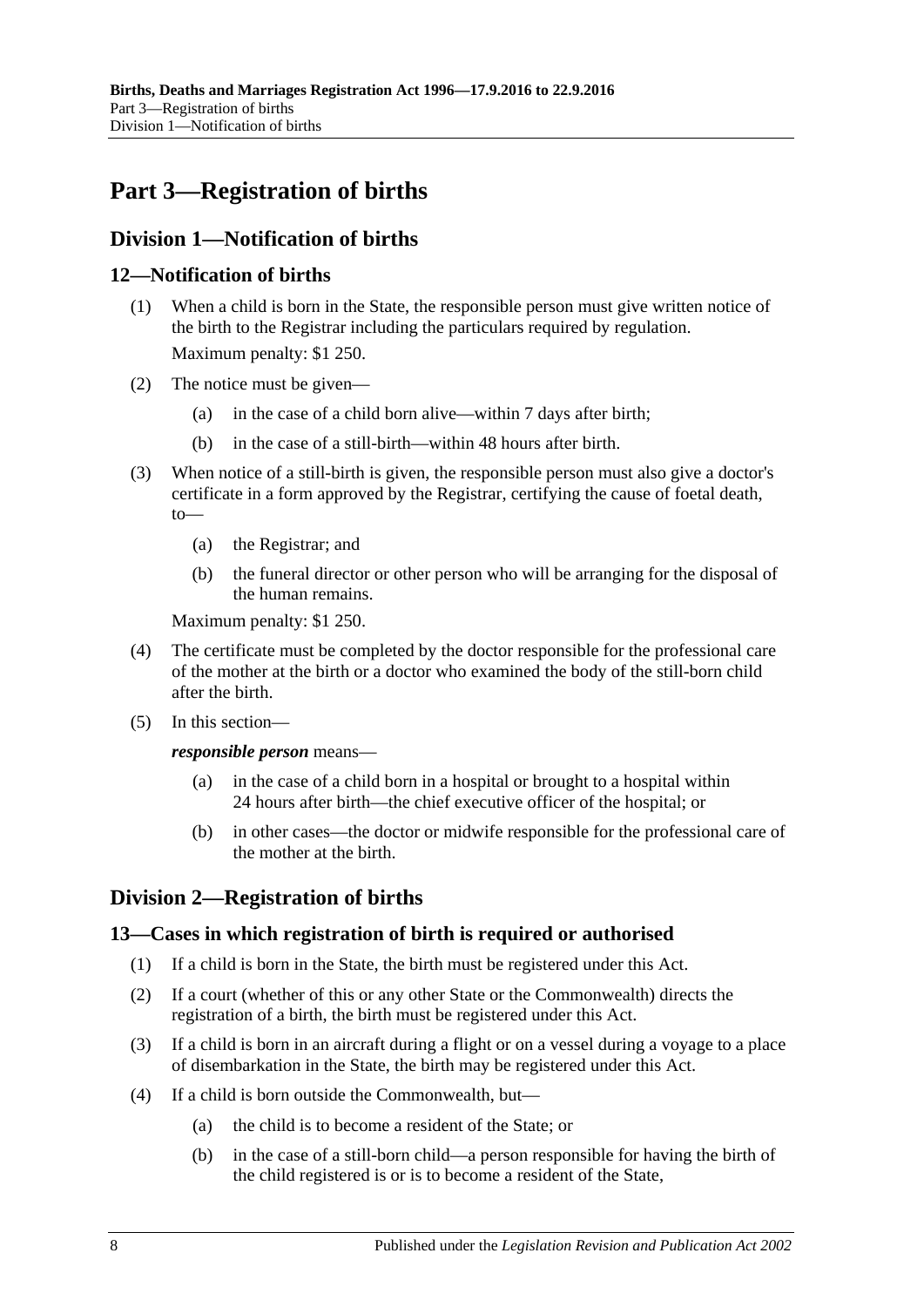the birth may be registered under this Act.

(5) However, the Registrar must not register a birth under [subsections](#page-7-5) (3) or [\(4\)](#page-7-6) if the birth is registered under a corresponding law.

## <span id="page-8-0"></span>**14—How to have the birth of a child registered**

A person has the birth of a child registered under this Act by lodging a statement (the *birth registration statement*) in a form approved by the Registrar containing the information required by regulation.

## <span id="page-8-1"></span>**15—Responsibility to have birth registered**

- (1) The parents of a child are jointly responsible for having the child's birth registered under this Act (and must both sign the birth registration statement) but the Registrar may accept a birth registration statement from one of the parents if satisfied that it is impossible, impracticable or inappropriate for the other parent to join or be required to join in the application whether because of his or her death, disappearance, ill-health or unavailability or the need to avoid unwarranted distress or for some other reason.
- (2) If a child is a foundling, the person who has custody of the child is responsible for having the child's birth registered.
- (3) The Registrar may accept a birth registration statement from a person who is not responsible for having the child's birth registered if satisfied that—
	- (a) the person lodging the statement has knowledge of the relevant facts; and
	- (b) the child's parents are unable or unlikely to lodge a birth registration statement.

## <span id="page-8-2"></span>**16—Obligation to have birth registered**

(1) A person responsible for having the birth of a child registered must ensure that a birth registration statement is lodged with the Registrar within 60 days after the date of the birth.

Maximum penalty: \$1 250.

(2) However, the Registrar must accept a birth registration statement even though it is lodged after the end of the 60 day period.

#### <span id="page-8-3"></span>**17—Registration**

- (1) The Registrar registers a birth by making an entry about the birth in the Register including the particulars required by regulation.
- (2) However, if the particulars available to the Registrar are incomplete the Registrar may register a birth on the basis of incomplete particulars.

## <span id="page-8-4"></span>**Division 3—Alteration of details of birth registration**

#### <span id="page-8-5"></span>**18—Alteration of details of parentage after registration of birth**

- (1) The Registrar may include registrable information about a child's parents in the Register after registration of the child's birth if—
	- (a) the father and mother of the child make a joint application for the addition of the information; or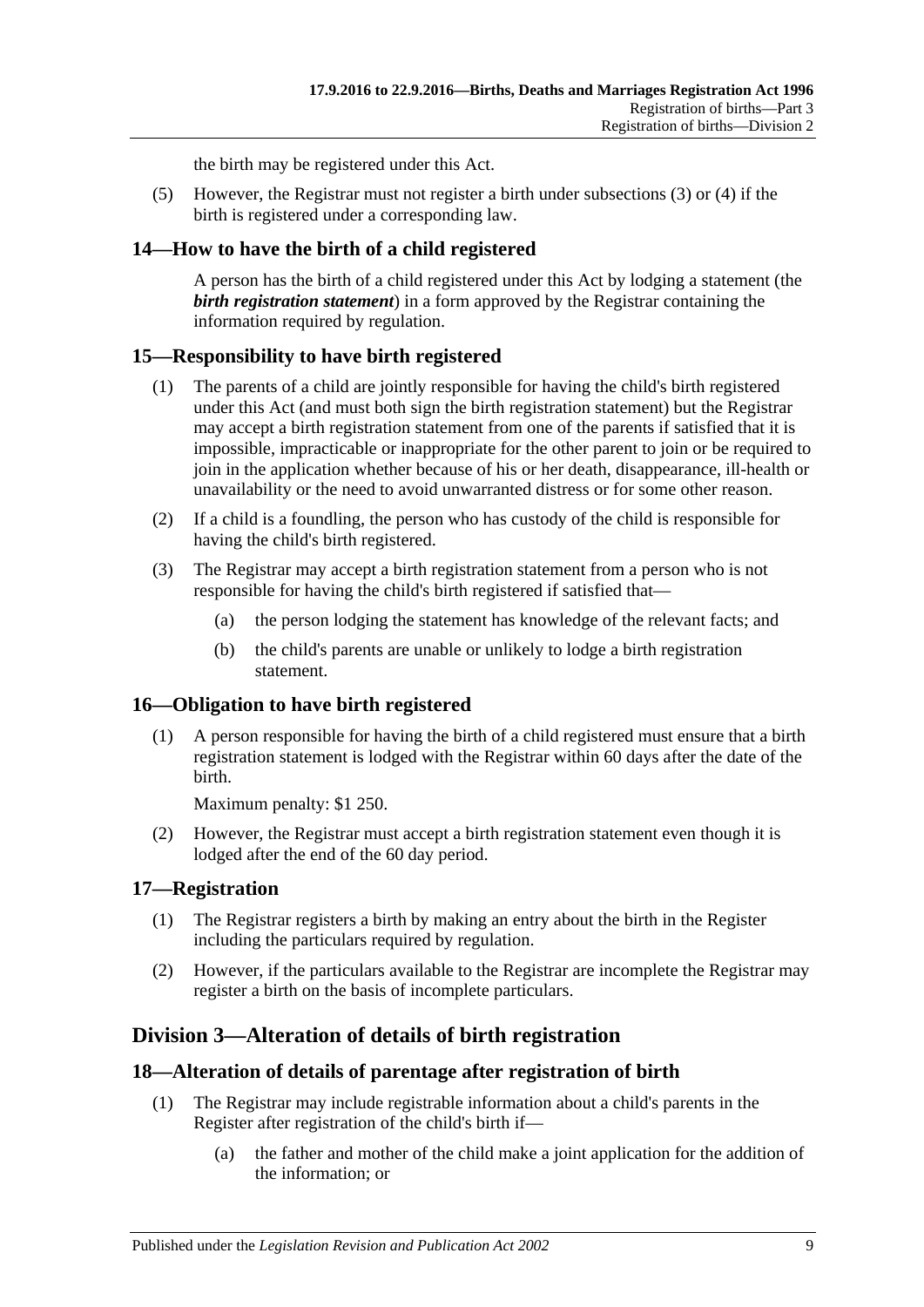- (b) one parent of the child makes an application for the addition of the information and the other parent cannot join in the application because he or she is dead or cannot be found, or for some other reason.
- (2) The Registrar must include or correct registrable information about a child's parents in the Register after registration of the child's birth if a court (whether of this or any other State or the Commonwealth) directs the inclusion or correction of the information in the Register or the Registrar is advised of a finding by a court that a particular person is a parent of the child.
- (3) An application to the Registrar for the inclusion of registrable information in the Register—
	- (a) must be made in writing; and
	- (b) must include the information required by the Registrar; and
	- (c) must, if the Registrar requires verification of the information contained in the application, be accompanied by a statutory declaration verifying the information contained in the application and other evidence the Registrar may require.

## <span id="page-9-0"></span>**Division 4—Court orders relating to registration of birth**

## <span id="page-9-1"></span>**19—Application to Court**

The Court may, on application by an interested person or on its own initiative, order—

- (a) the registration under this Act of a birth that has occurred in the State; or
- (b) the inclusion or correction of registrable information about a birth or a child's parents in the Register.

## <span id="page-9-2"></span>**20—Power to direct registration of birth etc**

If a court finds—

- (a) that the birth of a person is not registered as required under this Act or a corresponding law; or
- (b) that the registrable information contained in an entry about a birth in the Register under this Act or a corresponding law is incomplete or incorrect,

the court may direct registration of the birth, or the inclusion or correction of registrable information in the Register under this Act or the corresponding law (as the case may require).

## <span id="page-9-3"></span>**Division 5—Child's name**

## <span id="page-9-4"></span>**21—Name of child**

- (1) Subject to this section, the birth registration statement must state the name of the child.
- (2) The name is a matter of choice for the person or persons lodging the statement<sup>1</sup>, but the Registrar may assign a name to a child if—
	- (a) the name stated in the birth registration statement is a prohibited name; or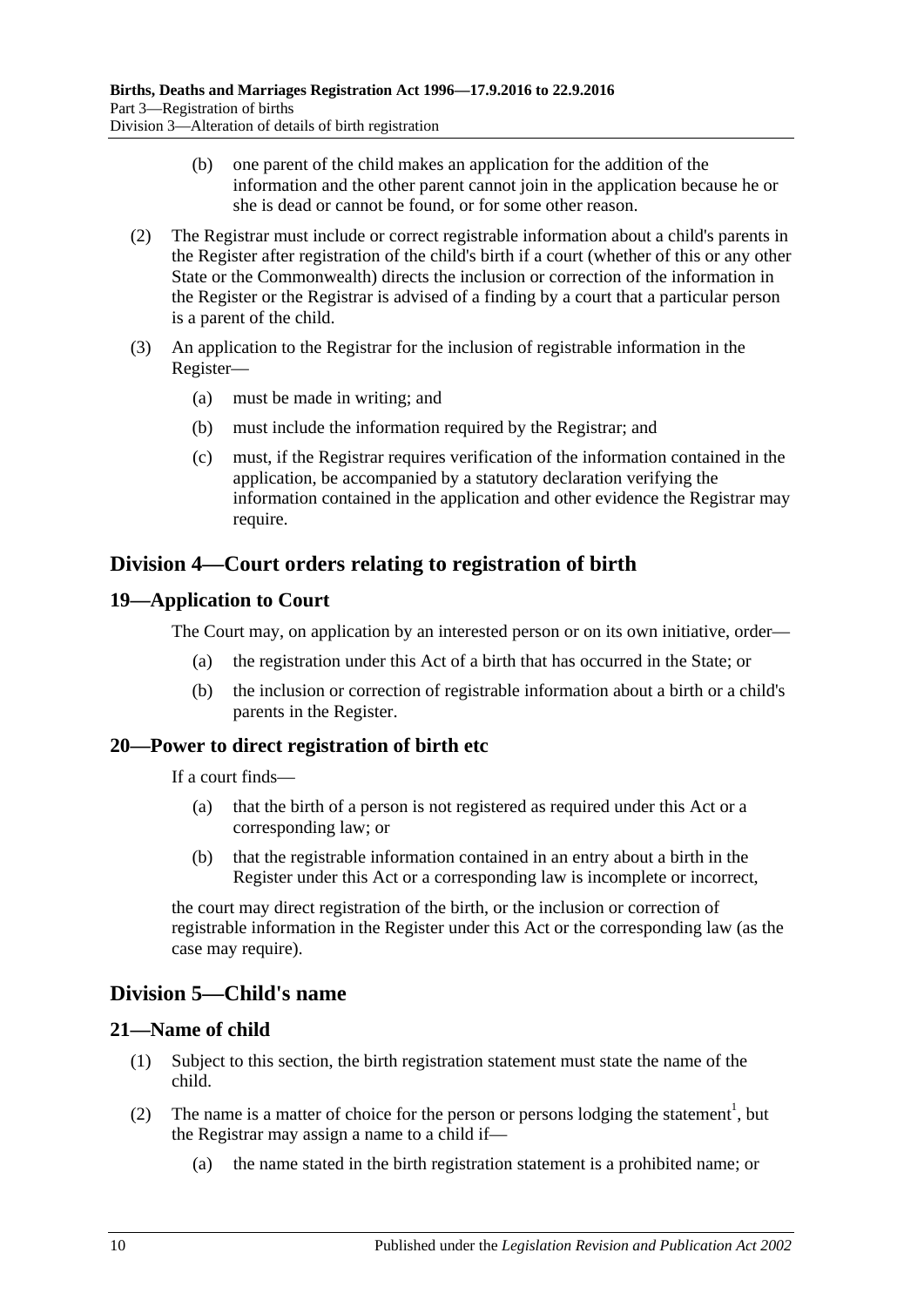- (b) the birth registration statement is lodged by both parents of the child and they satisfy the Registrar that they are unable to agree on the child's name.
- (3) A birth registration statement relating to a still-born child need not state the name of the child.

**Note—**

1 For example, there is no requirement that the name be made up of both a surname and a given name or given names.

#### <span id="page-10-3"></span><span id="page-10-0"></span>**22—Dispute about child's name**

- (1) If there is a dispute between parents about a child's name, either parent may apply to the Court for a resolution of the dispute.
- (2) On an application under [subsection](#page-10-3) (1), the Court may—
	- (a) resolve the dispute about the child's name as the Court considers appropriate; and
	- (b) order the Registrar to register the child's name in a form specified in the order.

## <span id="page-10-1"></span>**Division 6—Surrogacy orders**

#### <span id="page-10-4"></span><span id="page-10-2"></span>**22A—Surrogacy orders**

- (1) On receipt of a notice under section 10HD of the *[Family Relationships Act](http://www.legislation.sa.gov.au/index.aspx?action=legref&type=act&legtitle=Family%20Relationships%20Act%201975) 1975* in relation to the making or discharge of a surrogacy order about a child whose birth is registered in this State, the particulars provided in the notice must be registered by the Registrar in relation to the registration of the child's birth and the child's name.
- (2) Without limiting [subsection](#page-10-4) (1), the Registrar must, in relation to the Register, make such entries and alterations as are necessary to give effect to the operation of section 10HB(13) or 10HC(10) (as the case requires) of the *[Family Relationships](http://www.legislation.sa.gov.au/index.aspx?action=legref&type=act&legtitle=Family%20Relationships%20Act%201975)  Act [1975](http://www.legislation.sa.gov.au/index.aspx?action=legref&type=act&legtitle=Family%20Relationships%20Act%201975)*.
- (3) Subject to [subsection](#page-10-5) (4), a certificate issued by the Registrar after the registration of the particulars provided in a notice under section 10HD of the *[Family Relationships](http://www.legislation.sa.gov.au/index.aspx?action=legref&type=act&legtitle=Family%20Relationships%20Act%201975)  Act [1975](http://www.legislation.sa.gov.au/index.aspx?action=legref&type=act&legtitle=Family%20Relationships%20Act%201975)*—
	- (a) must only disclose and certify up-to-date particulars contained in an entry; and
	- (b) must not provide any information disclosing a change in a parent or parents of the relevant child, or a change in the name of the child (including by disclosing the name of, or information about, any birth parent who is no longer considered as a parent of the child).
- <span id="page-10-5"></span>(4) A person—
	- (a) who is the subject of a surrogacy order and who has attained the age of 18 years; or
	- (b) who is a party to the surrogacy agreement that gave rise to a surrogacy order,

is entitled to a certificate certifying all relevant entries in the Register.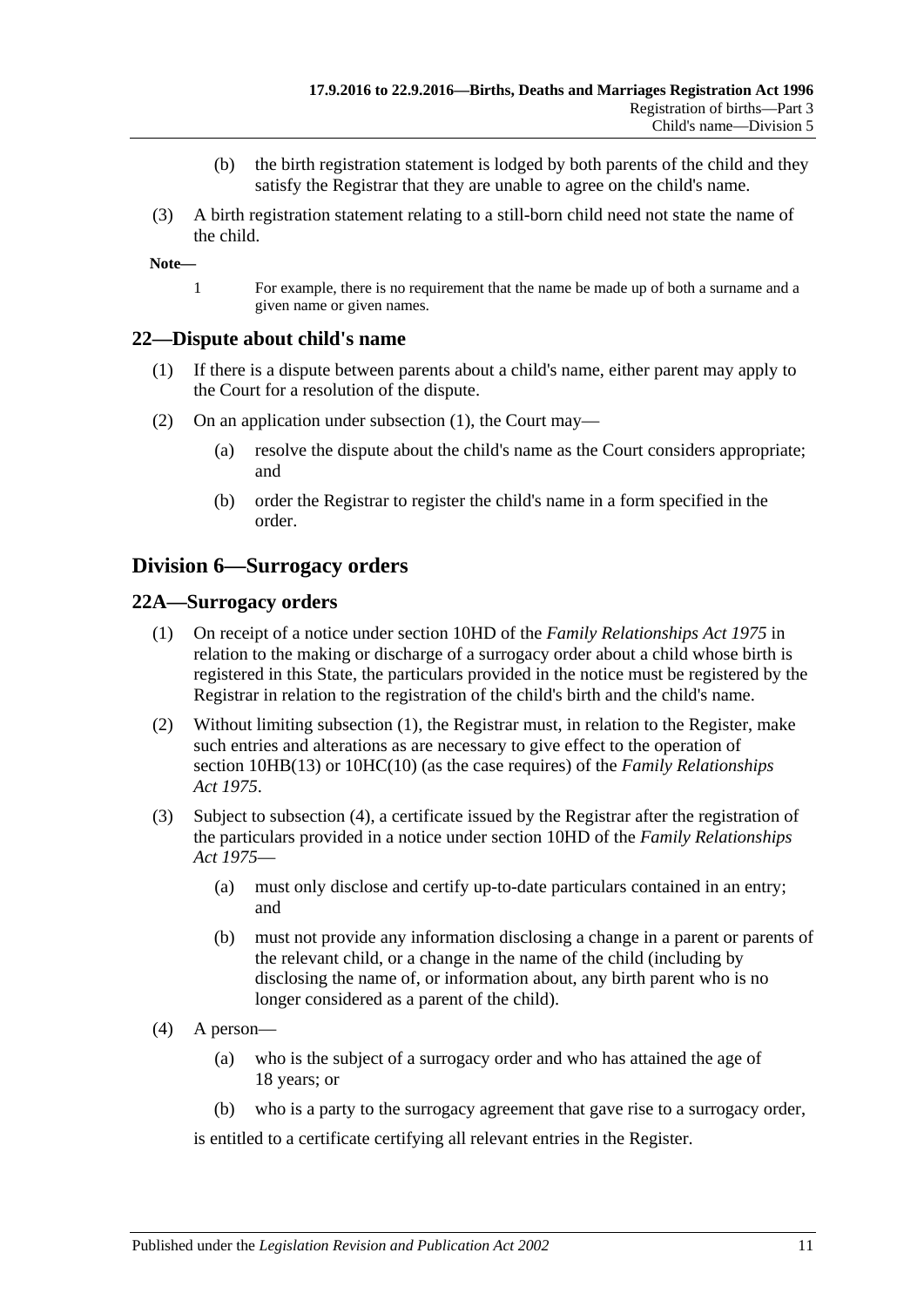(5) On the receipt of a notice under section 10HD of the *[Family Relationships Act](http://www.legislation.sa.gov.au/index.aspx?action=legref&type=act&legtitle=Family%20Relationships%20Act%201975) 1975* in relation to the making or discharge of a surrogacy order about a child whose birth is registered in another State, the Registrar must send a copy of the notice to the relevant registering authority.

# <span id="page-11-0"></span>**Part 4—Change of name**

## <span id="page-11-1"></span>**Division 1—General requirements for change of name**

## <span id="page-11-2"></span>**23—Change of name by registration**

A person's name may be changed by registration of the change under this Part.

## <span id="page-11-6"></span><span id="page-11-3"></span>**24—Application to register change of adult's name**

- (1) Subject to this Part, an adult person may apply to the Registrar, in a form approved by the Registrar, for registration of a change of the person's name if—
	- (a) the person's birth is registered in the State; or
	- $(b)$  —
- (i) the person was born outside Australia; and
- (ii) the person's birth is not registered in another State or Territory; and
- (iii) the person has been resident in the State for at least 12 consecutive months immediately before the date of the application.
- <span id="page-11-5"></span>(2) The Registrar may waive the requirement under [subsection](#page-11-5)  $(1)(b)(iii)$  if the Registrar is satisfied that the change of name—
	- (a) is sought for the purpose of the protection of the applicant or a child of the applicant; or
	- (b) is related to a marriage or divorce of the applicant.
- (3) An application under [subsection](#page-11-6) (1) must contain a declaration by the person indicating whether he or she is, at the time of the making of the application—
	- (a) a restricted person as defined in [section](#page-13-4) 29B; or
	- (b) a registrable offender within the meaning of the *[Child Sex Offenders](http://www.legislation.sa.gov.au/index.aspx?action=legref&type=act&legtitle=Child%20Sex%20Offenders%20Registration%20Act%202006)  [Registration Act](http://www.legislation.sa.gov.au/index.aspx?action=legref&type=act&legtitle=Child%20Sex%20Offenders%20Registration%20Act%202006) 2006*.

## <span id="page-11-4"></span>**25—Application to register change of child's name**

- (1) The parents of a child may apply to the Registrar, in a form approved by the Registrar, for registration of a change of the child's name if—
	- (a) the child's birth is registered in the State; or
	- $(h)$
- (i) the child was born outside Australia; and
- (ii) the child's birth is not registered in another State or Territory; and
- <span id="page-11-7"></span>(iii) the child has been resident in the State for at least 12 consecutive months immediately before the date of the application.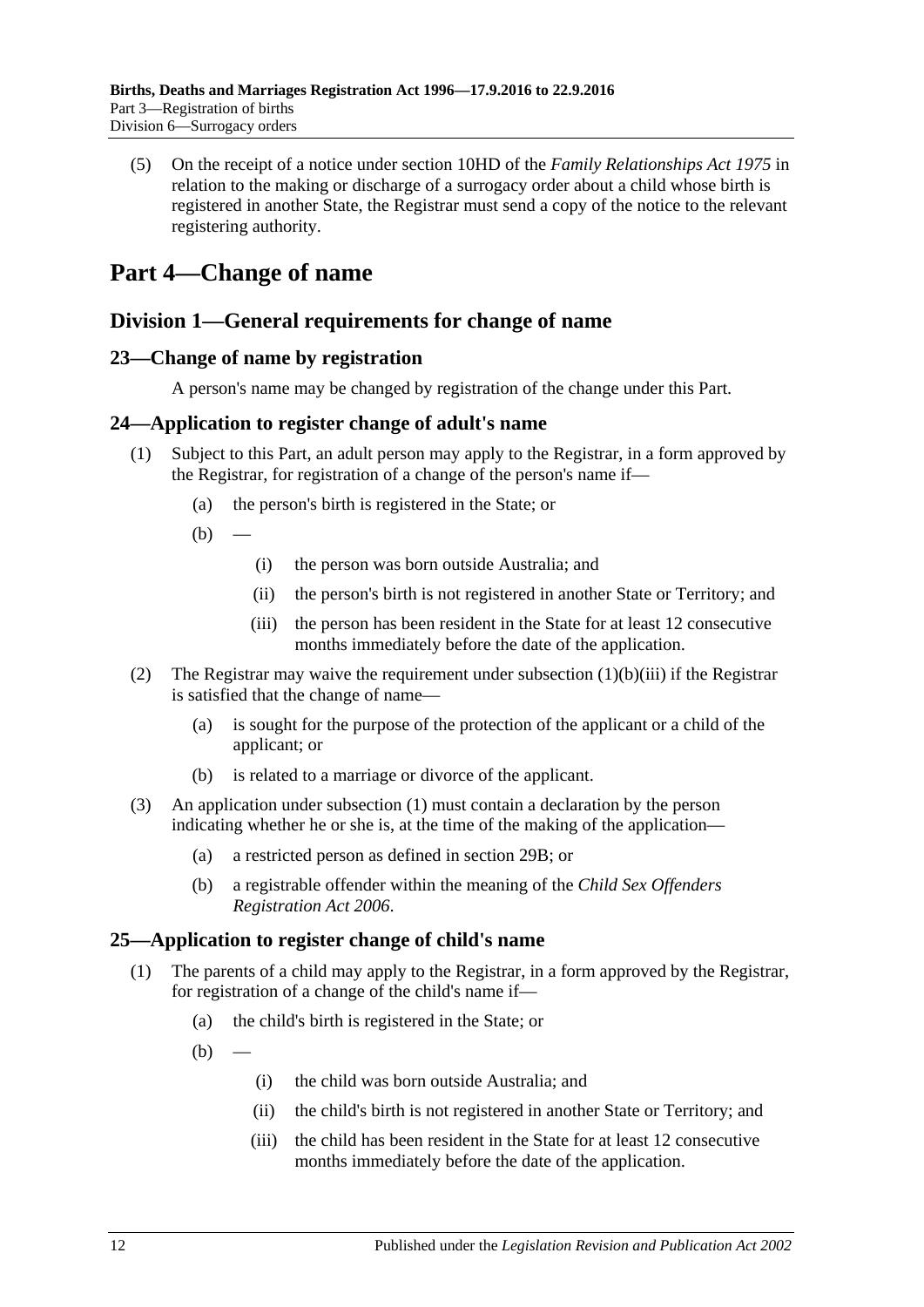- (1a) The Registrar may waive the requirement under [subsection](#page-11-7)  $(1)(b)(iii)$  if the Registrar is satisfied that the change of name—
	- (a) is sought for the purpose of the protection of the child or the applicants; or
	- (b) the applicants have legally married and wish the child to change to the married name of both applicants.
- (1b) The requirement under [subsection](#page-11-7)  $(1)(b)(iii)$  does not apply if the Court has approved the proposed change of a child's name under [subsection](#page-12-2) (2)(c).
- (2) An application for registration of a change of a child's name may be made by one parent if—
	- (a) the applicant is the sole parent named in the registration of the child's birth under this Act or any other law; or
	- (b) there is no other surviving parent of the child; or
	- (c) the Court approves the proposed change of name.
- <span id="page-12-2"></span>(3) The Court may, on application by a child's parent, approve a proposed change of name for the child if satisfied that the change is in the child's best interests.
- (4) If the parents of a child are dead, cannot be found, or for some other reason cannot exercise their parental responsibilities to a child, the child's guardian may apply for registration of a change of the child's name.

### <span id="page-12-0"></span>**26—Child's consent to change of name**

A change of a child's name must not be registered unless—

- (a) the child consents to the change of name; or
- (b) the child is unable to understand the meaning and implications of the change of name.

## <span id="page-12-1"></span>**27—Registration of change of name**

- (1) Before registering a change of name under this Part, the Registrar may require the applicant to provide evidence to establish to the Registrar's satisfaction—
	- (a) the identity and age of the person whose name is to be changed; and
	- (b) that the change of name is not sought for a fraudulent or other improper purpose; and
	- (c) if the person whose name is to be changed is a child—that the child consents to the change of name or is unable to understand the meaning and implications of the change of name.
- (2) If the Registrar is satisfied that the name of a person whose birth is registered in the State has been changed under another law or by order of a court, the change of name may be registered under this Act.
- (3) The Registrar may refuse to register a change of name if, as a result of the change, the name would become a prohibited name.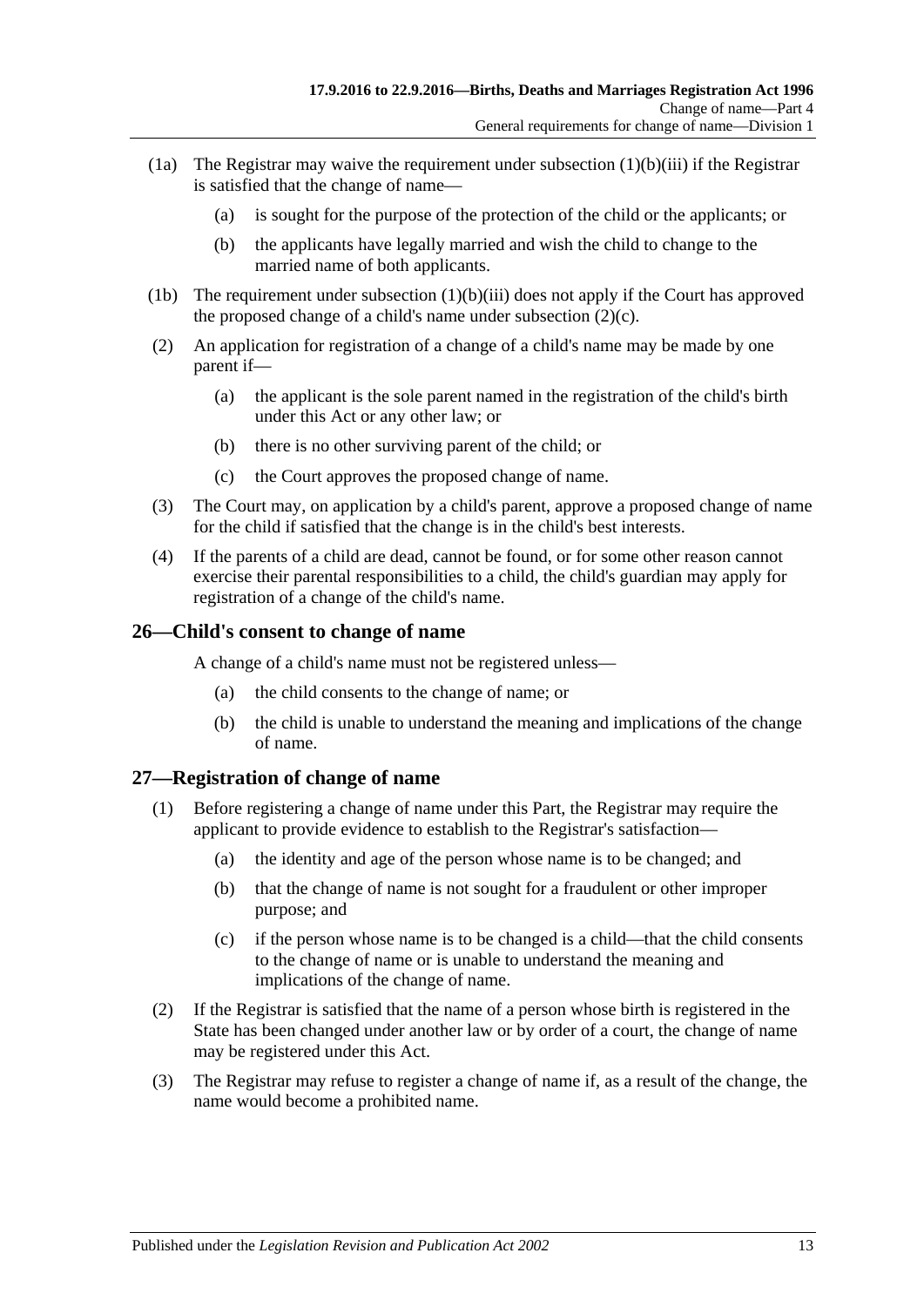### <span id="page-13-0"></span>**28—Entries to be made in the Register**

- (1) The Registrar registers a change of name by making an entry about the change of name in the Register including the particulars required by regulation.
- <span id="page-13-5"></span>(2) If the applicant for registration of the change of name asks the Registrar to arrange for noting the change of name in the particulars of the person's birth, and the person's birth is registered under this Act or a corresponding law, the Registrar must—
	- (a) if the birth is registered under this Act—note the change of name in the entry relating to the birth; or
	- (b) if the birth is registered under a corresponding law—notify the relevant registering authority of the change of name.
- (3) If the change of name is noted in the Register under [subsection](#page-13-5) (2), a birth certificate issued by the Registrar for the person must show the person's name as changed under this Part.

#### <span id="page-13-1"></span>**29—Change of name may still be established by repute or usage**

This Part does not prevent a change of name by repute or usage.

#### <span id="page-13-2"></span>**29A—Saving provision—surrogacy arrangements**

This Part does not limit the operation of [Division 6](#page-10-1) of [Part 3.](#page-7-0)

### <span id="page-13-3"></span>**Division 2—Requirements for change of name of restricted persons**

#### <span id="page-13-4"></span>**29B—Interpretation**

In this Division—

*domestic partner* means a person who is a domestic partner within the meaning of the *[Family Relationships Act](http://www.legislation.sa.gov.au/index.aspx?action=legref&type=act&legtitle=Family%20Relationships%20Act%201975) 1975*, whether declared as such under that Act or not;

*immediate family* of a person means any 1 or more of the following:

- (a) a spouse or domestic partner;
- (b) a parent (including a person who stands in the position, and undertakes the responsibilities, of a parent);
- (c) a grandparent;
- (d) a child (including an adult child);
- (e) a grandchild (including an adult grandchild);
- (f) a brother or sister;

*restricted person* means—

- (a) a prisoner; or
- (b) a prisoner released on parole or home detention under the *[Correctional](http://www.legislation.sa.gov.au/index.aspx?action=legref&type=act&legtitle=Correctional%20Services%20Act%201982)  [Services Act](http://www.legislation.sa.gov.au/index.aspx?action=legref&type=act&legtitle=Correctional%20Services%20Act%201982) 1982*; or
- (c) a person subject to an extended supervision order under the *[Criminal Law](http://www.legislation.sa.gov.au/index.aspx?action=legref&type=act&legtitle=Criminal%20Law%20(High%20Risk%20Offenders)%20Act%202015)  [\(High Risk Offenders\) Act](http://www.legislation.sa.gov.au/index.aspx?action=legref&type=act&legtitle=Criminal%20Law%20(High%20Risk%20Offenders)%20Act%202015) 2015*; or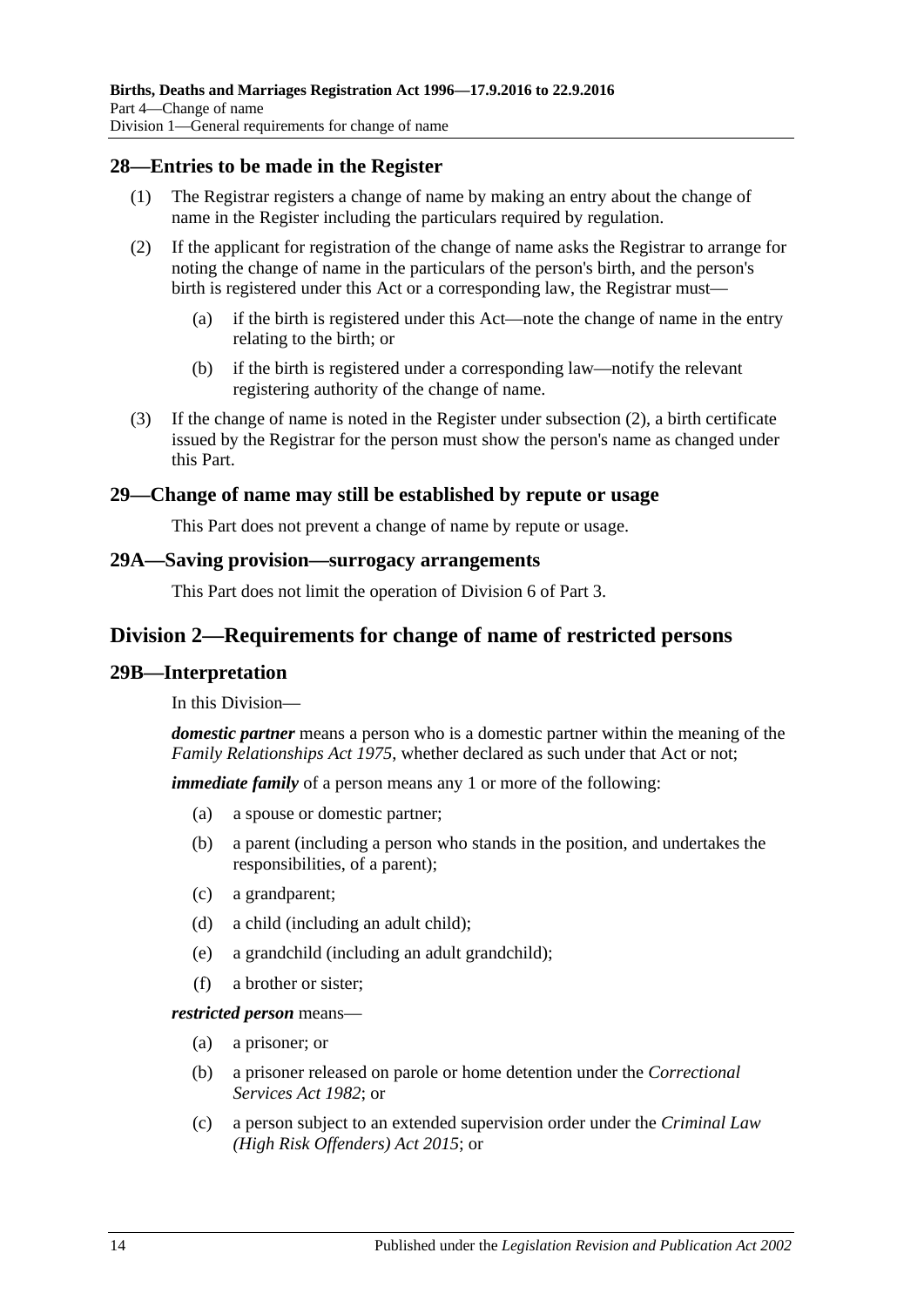- (d) a person released on licence under section 24 of the *[Criminal Law](http://www.legislation.sa.gov.au/index.aspx?action=legref&type=act&legtitle=Criminal%20Law%20(Sentencing)%20Act%201988)  [\(Sentencing\) Act](http://www.legislation.sa.gov.au/index.aspx?action=legref&type=act&legtitle=Criminal%20Law%20(Sentencing)%20Act%201988) 1988*; or
- (e) a person or a class of persons declared by the regulations to be a restricted person;

*prisoner* has the same meaning as in the *[Correctional Services Act](http://www.legislation.sa.gov.au/index.aspx?action=legref&type=act&legtitle=Correctional%20Services%20Act%201982) 1982*;

*spouse*—a person is the spouse of another if they are legally married;

#### *supervising authority* means—

- (a) the person holding or acting in the position of Chief Executive of the administrative unit of the Public Service that is, under a Minister, responsible for the administration of the *[Correctional Services Act](http://www.legislation.sa.gov.au/index.aspx?action=legref&type=act&legtitle=Correctional%20Services%20Act%201982) 1982*; or
- (b) a person declared by the regulations to be a supervising authority in respect of a restricted person or a class of restricted person.

## <span id="page-14-0"></span>**29C—Application of Division**

- (1) The requirements and restrictions in this Division are in addition to the requirements and restrictions contained in [Division 1.](#page-11-1)
- (2) This Division does not apply to a change of name of a restricted person who is a registrable offender within the meaning of the *[Child Sex Offenders Registration](http://www.legislation.sa.gov.au/index.aspx?action=legref&type=act&legtitle=Child%20Sex%20Offenders%20Registration%20Act%202006)  Act [2006](http://www.legislation.sa.gov.au/index.aspx?action=legref&type=act&legtitle=Child%20Sex%20Offenders%20Registration%20Act%202006)*.

**Note—**

The *[Child Sex Offenders Registration Act](http://www.legislation.sa.gov.au/index.aspx?action=legref&type=act&legtitle=Child%20Sex%20Offenders%20Registration%20Act%202006) 2006* provides for the requirements in relation to changing, or applying to change, the name of a registrable offender.

## <span id="page-14-2"></span><span id="page-14-1"></span>**29D—Application for change of name by or on behalf of restricted person**

- (1) A restricted person must not—
	- (a) apply to the Registrar to register a change of his or her name under this Act; or
	- (b) apply to a registering authority to register a change of his or her name under a corresponding law,

without the written approval of the supervising authority.

Maximum penalty: \$10 000 or imprisonment for 2 years.

- <span id="page-14-3"></span>(2) A person must not, on behalf of a restricted person—
	- (a) apply to the Registrar to register a change of his or her name under this Act; or
	- (b) apply to a registering authority to register a change of his or her name under a corresponding law,

without the written approval of the supervising authority.

Maximum penalty: \$10 000 or imprisonment for 2 years.

(3) If a court convicts a person of an offence under subsection  $(1)$  or  $(2)$ , the court may, on application by the prosecution, declare a change of name registered in relation to the person to be void and the Registrar must, on being notified of that declaration, correct the Register.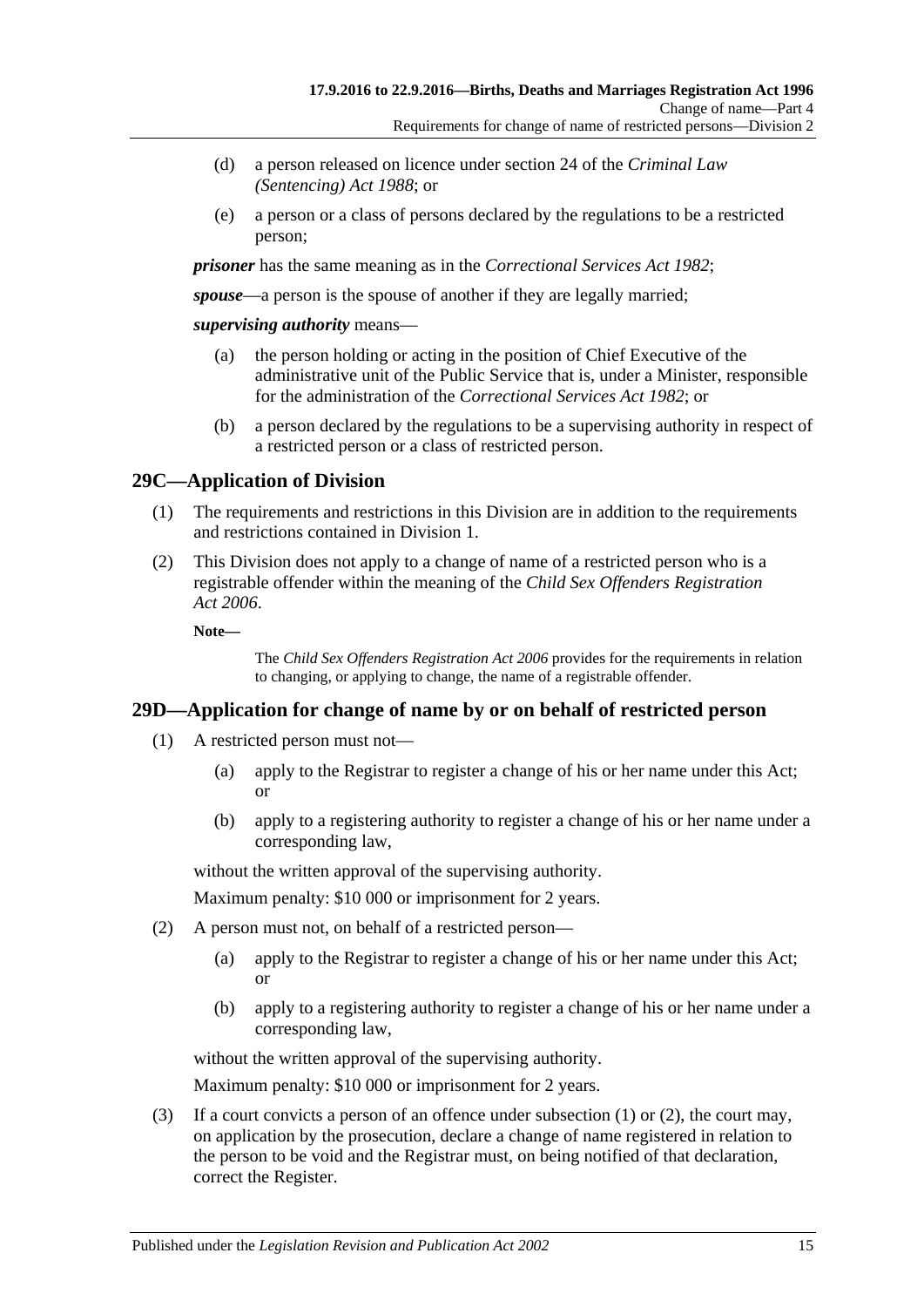## <span id="page-15-0"></span>**29E—Approval by supervising authority for change of name of restricted person**

- <span id="page-15-2"></span>(1) The supervising authority may approve the making of an application to the Registrar or a registering authority for registration for a change of name of a restricted person.
- (2) In determining whether to grant an approval under [subsection](#page-15-2) (1), the supervising authority must have regard to the following:
	- (a) the safety of the restricted person and other persons;
	- (b) the rehabilitation, care or treatment of the restricted person;
	- (c) whether the proposed change of name—
		- (i) could be used to further an unlawful activity or purpose; or
		- (ii) could be used to evade or hinder the supervision of the restricted person; or
		- (iii) could be considered offensive to a victim of crime or the immediate family of a deceased victim of crime.
- (3) The supervising authority must not approve the making of an application to the Registrar or a registering authority for registration of a change of name of a restricted person unless the supervising authority is satisfied that the change is necessary or reasonable.
- (4) The supervising authority must, on approving the making of an application under [subsection](#page-15-2) (1)—
	- (a) as soon as practicable, give written notice of the approval to the person who intends to make the application; and
	- (b) give a copy of the written notice of approval to the Registrar or the registering authority (as the case requires).
- <span id="page-15-3"></span>(5) The supervising authority may, by instrument in writing, delegate to a person (including a person for the time being holding or acting in a particular position) a function or power of the supervising authority under this section.
- (6) A delegation under [subsection](#page-15-3) (5)—
	- (a) may be unconditional or subject to conditions specified by the delegator; and
	- (b) does not derogate from the power of the delegator to act personally in any matter; and
	- (c) may be further delegated; and
	- (d) is revocable at will by the delegator.

## <span id="page-15-1"></span>**29F—Additional requirements for registration of change of name of restricted person**

- (1) The Registrar must not register a change of name of a restricted person unless the Registrar has received a copy of the notice of approval of the supervising authority to the application for registration of a change of name.
- (2) The Registrar must notify the supervising authority of a change of name of a restricted person.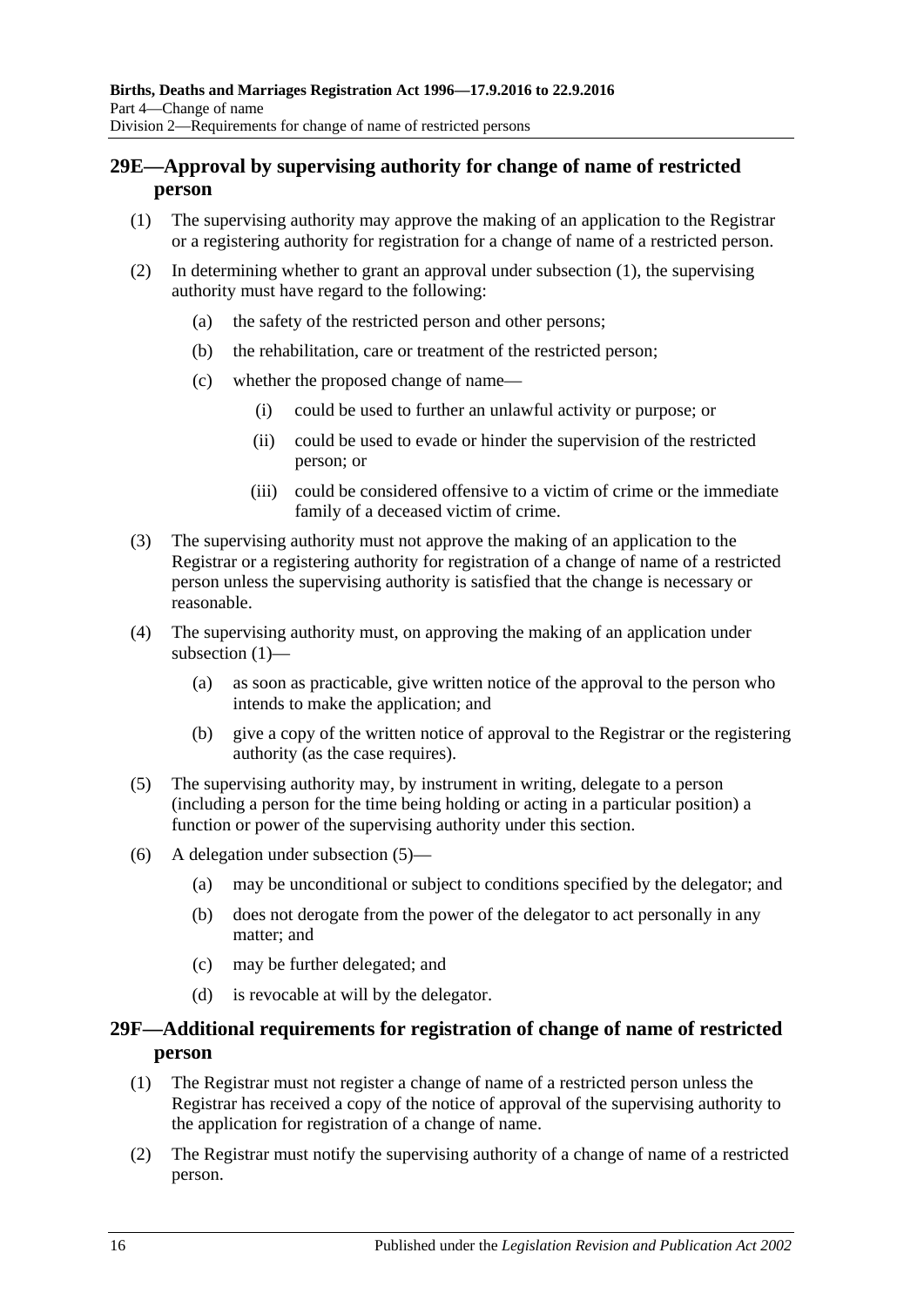(3) The Registrar may correct the Register if a change of name of a person has been registered in contravention of this Division.

## <span id="page-16-0"></span>**29G—Information exchange between Registrar and supervising authority**

- (1) The Registrar and the supervising authority may enter into an arrangement for the provision or exchange of information for the purposes of this Division.
- (2) Information may be provided or exchanged in accordance with an arrangement under this section despite any other Act or law.

# <span id="page-16-1"></span>**Part 5—Registration of marriages**

## <span id="page-16-2"></span>**30—Cases in which registration of marriage is required**

If a marriage is solemnised in the State, the marriage must be registered under this Act.

### <span id="page-16-3"></span>**31—How to have marriage registered**

A person may have a marriage registered by lodging with the Registrar a certificate of the marriage under the *Marriage Act 1961* of the Commonwealth or, if the marriage was solemnised before the commencement of that Act, the evidence of the marriage required by the Registrar<sup>1</sup>.

**Note—**

1 Under section 50(4) of the *Marriage Act 1961* of the Commonwealth the authorised celebrant is responsible for lodging the certificate of marriage with the Registrar.

## <span id="page-16-4"></span>**32—Registration of marriage**

A marriage may be registered by—

- (a) including the marriage certificate as part of the Register; or
- (b) including particulars of the marriage in the Register.

## <span id="page-16-6"></span><span id="page-16-5"></span>**Part 6—Registration of deaths**

## **Division 1—Cases where registration of death is required or authorised**

## <span id="page-16-7"></span>**33—Deaths to be registered under this Act**

- (1) If a person dies in the State, the death must be registered under this Act.
- (2) If a court or coroner (whether of this or any other State or the Commonwealth) directs the registration of a death, the death must be registered under this Act.
- <span id="page-16-8"></span>(3) If a person dies in an aircraft during a flight or on a vessel during a voyage to a place of disembarkation in the State, the death may be registered under this Act.
- <span id="page-16-9"></span>(4) If a person who is domiciled or ordinarily resident in the State dies outside the Commonwealth, or a person dies outside the Commonwealth leaving property in the State, the death may be registered under this Act.
- (5) However, the Registrar is not obliged to register a death under [subsection](#page-16-8) (3) or [\(4\)](#page-16-9) if the death is registered under a corresponding law.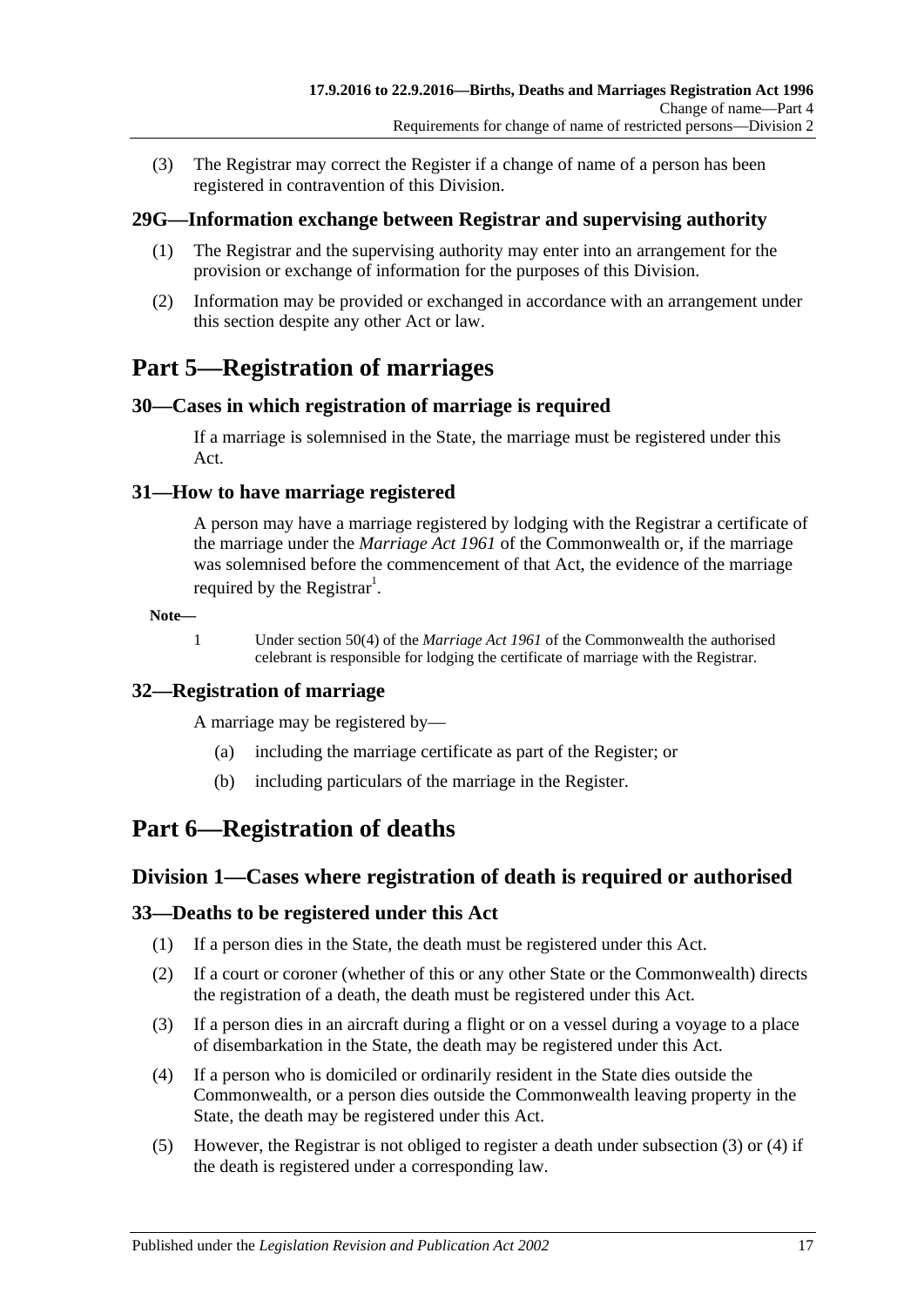(6) If a child is still-born, the child's death<sup>1</sup> is not to be registered under this Part.

#### **Note—**

1 ie the foetal death. A *child* is defined to include a still-born child.

## <span id="page-17-0"></span>**Division 2—Court orders relating to registration of death**

## <span id="page-17-1"></span>**34—Application to Court**

The Court may, on application by an interested person or on its own initiative, order—

- (a) the registration under this Act of a death that has occurred in the State; or
- (b) the inclusion or correction of registrable information about a death in the Register.

## <span id="page-17-2"></span>**35—Power to direct registration of death etc**

If a court or coroner finds—

- (a) that the death of a person is not registered as required under this Act or a corresponding law; or
- (b) that the registrable information contained in an entry about a death in the Register under this Act or a corresponding law is incomplete or incorrect,

the court or coroner may direct registration of the death or the inclusion or correction of registrable information in the Register under this Act or the corresponding law (as the case may require).

## <span id="page-17-3"></span>**Division 3—Notification of deaths**

## <span id="page-17-4"></span>**36—Notification of deaths by doctors**

(1) A doctor who was responsible for a person's medical care immediately before death, or who examines the body of a deceased person after death, must, within 48 hours after the death, give written notice of the death to the Registrar, including the particulars required by regulation.

Maximum penalty: \$1 250.

- (2) However, a doctor—
	- (a) need not give a notice under this section if another doctor has given the required notice; and
	- (b) must not give a notice under this section if the State Coroner or a police officer is required to be notified of the death under the *[Coroners Act](http://www.legislation.sa.gov.au/index.aspx?action=legref&type=act&legtitle=Coroners%20Act%202003) 2003*.

Maximum penalty: \$1 250.

- (3) When notice of a death is given, the doctor must also give a certificate in a form approved by the Registrar, certifying the cause of death, to—
	- (a) the Registrar; and
	- (b) the funeral director or other person who will be arranging for the disposal of the human remains.

Maximum penalty: \$1 250.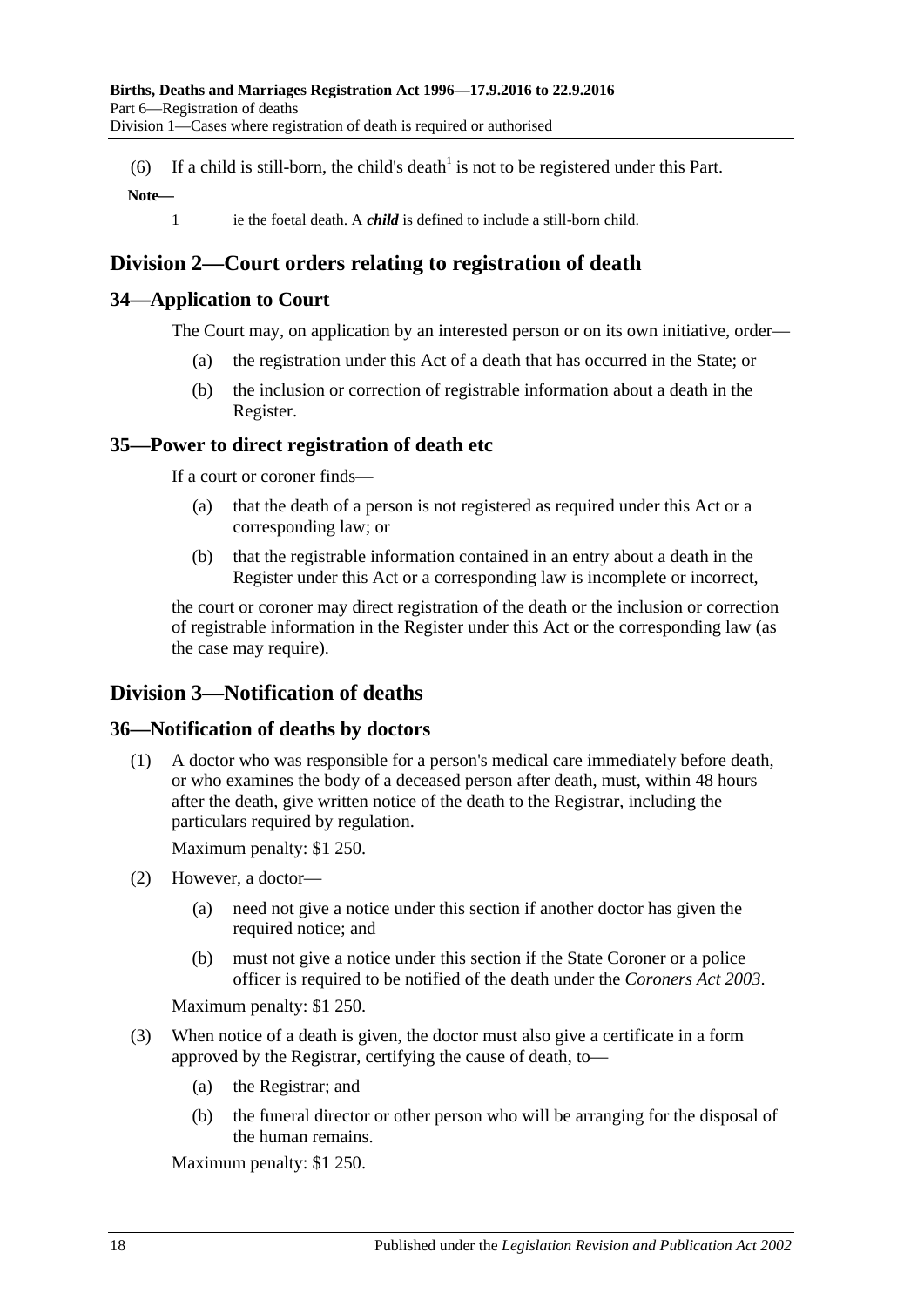(4) If a child is still-born, the child's death is not to be notified under this section<sup>1</sup>.

**Note—**

1 In the case of a still-birth notice must be given to the Registrar under [section](#page-7-2) 12.

## <span id="page-18-0"></span>**37—Notification by coroner**

- (1) If the State Coroner is notified of a death under the *[Coroners Act](http://www.legislation.sa.gov.au/index.aspx?action=legref&type=act&legtitle=Coroners%20Act%202003) 2003* or is inquiring into the cause of a death, the State Coroner must, as soon as practicable, notify the Registrar of that fact.
- (2) If the State Coroner authorises the disposal of human remains, or makes a finding about the cause of a death, the State Coroner must give a copy of the disposal authorisation or the finding to the Registrar.
- (3) The Registrar may register a death even though the death is subject to an inquest or other coronial inquiry and a finding has not been made about the cause of death.
- (4) A certificate by the Registrar, certifying particulars contained in an entry about a death in the Register, issued before an inquest or other coronial inquiry into the cause of death is completed must be endorsed with the words: "Incomplete registration—Cause of death subject to coronial inquiry".

## <span id="page-18-1"></span>**38—Notification by funeral director etc**

- (1) A funeral director or other person who arranges for the disposal of human remains must within 7 days after disposal of the remains give the Registrar a written statement of—
	- (a) the name and last residential address of the deceased or, in the case of a still-born child, the name and residential address of the parents of the still-born child; and
	- (b) if the death was reported to a coroner—a statement of that fact; and
	- (c) the place and manner of disposal; and
	- (d) the information required by regulation.

Maximum penalty: \$1 250.

(2) If human remains (other than cremated remains) are removed from the State, the funeral director or other person who arranges for the removal of the remains from the State must, within 28 days after the remains are disposed of outside the State, give the Registrar a written statement of where and how the remains were disposed of, and the other information required by regulation.

Maximum penalty: \$1 250.

- (3) If human remains have not been disposed of within 30 days after the date of death, the funeral director or other person who has custody of the remains must give the Registrar a written statement of—
	- (a) the name and last residential address of the deceased or, in the case of a still-born child, the name and residential address of the parents of the still-born child; and
	- (b) if the death was reported to a coroner—a statement of that fact; and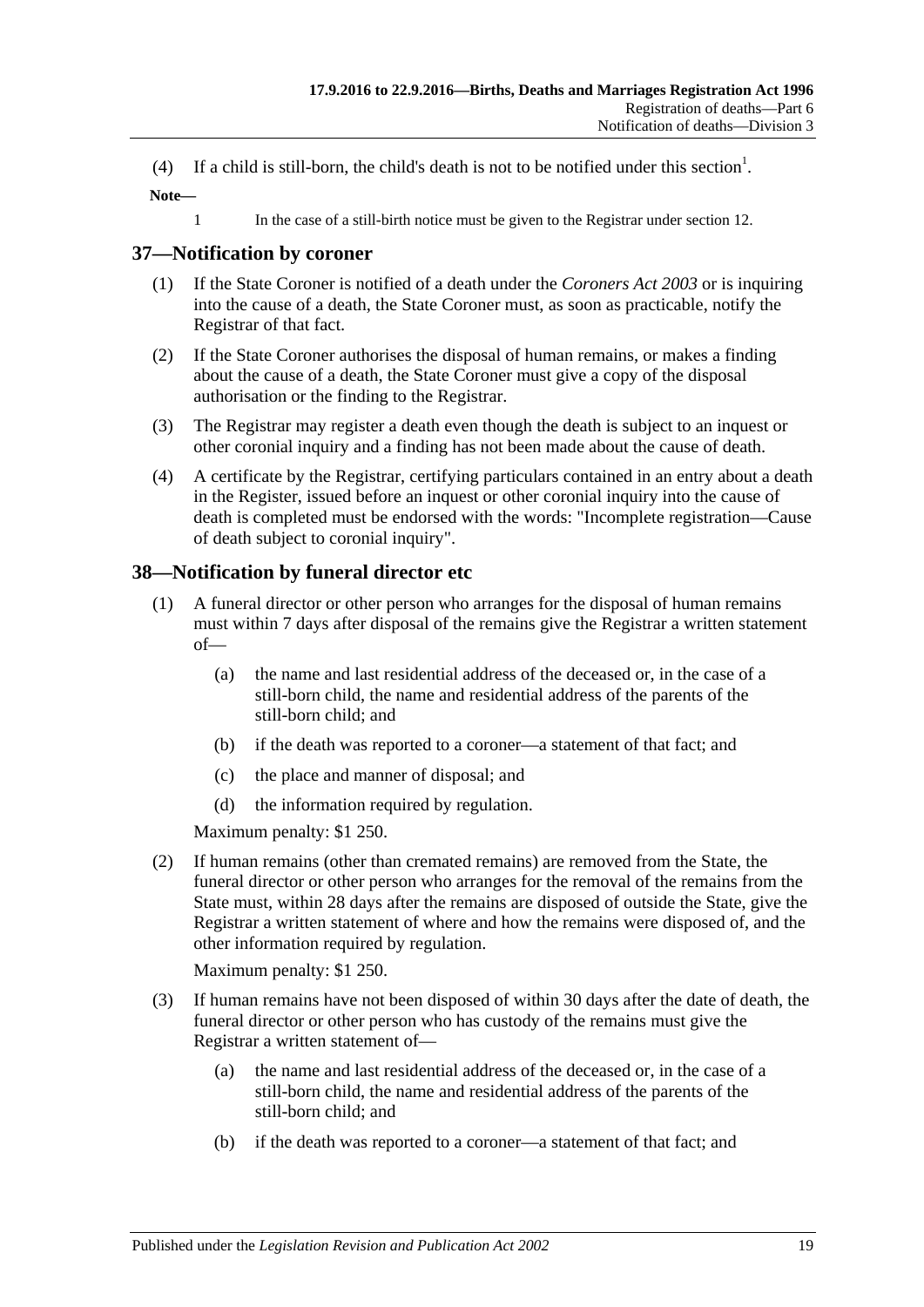(c) the information required by regulation.

Maximum penalty: \$1 250.

## <span id="page-19-0"></span>**Division 3A—Notification by court appointed guardians**

## <span id="page-19-7"></span><span id="page-19-1"></span>**38A—Notification by court appointed guardians**

- (1) A person may give notice to the Registrar that a person named in the notice was a court appointed guardian (other than a parent) of a person who has died at the time of the death.
- (2) A notice under [subsection](#page-19-7) (1) must—
	- (a) be given as soon as reasonably practicable after the death of the deceased; and
	- (b) be in writing in a form approved by the Registrar; and
	- (c) include a copy of the order of the Youth Court of South Australia placing the child under the guardianship of the person named in the notice; and
	- (d) include the information required by the Registrar.
- (3) The Registrar may require a person giving notice under [subsection](#page-19-7) (1)—
	- (a) to provide further specified information or documents within a specified time; and
	- (b) to verify, by statutory declaration, information provided for the purposes of the notice.
- (4) In this section—

*court appointed guardian* means a person (other than a Minister) to whom guardianship of another person is given by the Youth Court of South Australia under section 38(1)(d) of the *[Children's Protection Act](http://www.legislation.sa.gov.au/index.aspx?action=legref&type=act&legtitle=Childrens%20Protection%20Act%201993) 1993*.

## <span id="page-19-2"></span>**Division 4—Registration of death**

## <span id="page-19-3"></span>**39—Registration**

- (1) The Registrar registers a death by making an entry about the death in the Register including the particulars required by regulation.
- (2) However, if the particulars available to the Registrar are incomplete the Registrar may register a death on the basis of incomplete particulars.
- (3) If the Registrar has received a notice under [section](#page-19-1) 38A, the Registrar must include the name of the guardian of the deceased named in the notice in the entry of the Register relating to the death of the deceased.

# <span id="page-19-4"></span>**Part 7—The Register**

## <span id="page-19-5"></span>**Division 1—Keeping the Register**

## <span id="page-19-6"></span>**40—The Register**

(1) The Registrar must maintain a register or registers<sup>1</sup> of registrable events.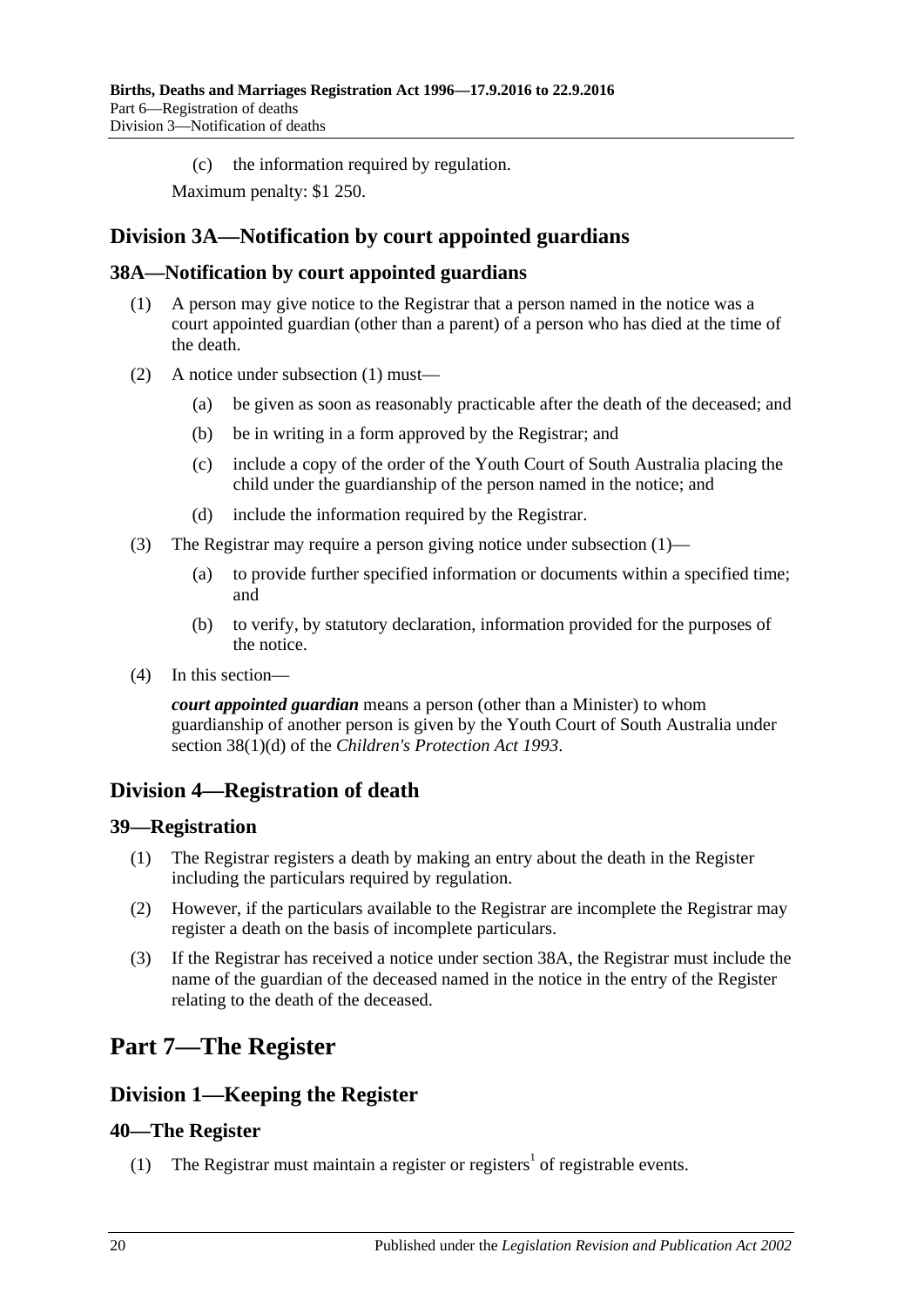- <span id="page-20-4"></span>(2) The Register—
	- (a) must contain the particulars of each registrable event required under this Act, or another law, to be included in the Register; and
	- (b) may contain further information if its inclusion is authorised under the regulations.
- (3) The Register may be wholly or partly in the form of a computer data base, in documentary form, or in another form the Registrar considers appropriate.
- (4) The Registrar must maintain the indexes to the Register that are necessary to make the information contained in the Register reasonably accessible.

**Note—**

1 A reference in this Act to the *Register* extends to all the registers kept under this subsection.

## <span id="page-20-0"></span>**Division 2—Registrar's powers of inquiry**

### <span id="page-20-1"></span>**41—Registrar's powers of inquiry**

- (1) The Registrar may conduct an inquiry to find out—
	- (a) whether a registrable event has happened; or
	- (b) particulars of a registrable event; or
	- (c) whether particulars of a particular registrable event have been correctly recorded in the Register.
- <span id="page-20-5"></span>(2) The Registrar may, by notice given to a person who may be able to provide information relevant to an inquiry under this section, require the person to answer specified questions or to provide other information within a time and in a way specified in the notice.
- (3) A person who fails, without reasonable excuse, to comply with a notice under [subsection](#page-20-5) (2) is guilty of an offence. Maximum penalty: \$1 250.

## <span id="page-20-2"></span>**Division 3—Correction of Register**

## <span id="page-20-3"></span>**42—Registrar's power to correct Register**

- (1) The Registrar may correct the Register—
	- (a) to reflect a finding made on inquiry under [Division 2;](#page-20-0) or
	- (b) to bring the particulars contained in an entry about a registrable event into conformity with the most reliable information available to the Registrar of the registrable event.
- (2) The Registrar corrects the Register by adding or cancelling an entry in the Register or by adding, altering or deleting particulars contained in an entry.
- (3) The Registrar's power to correct the Register under this section is in addition to any other power of the Registrar under this Act.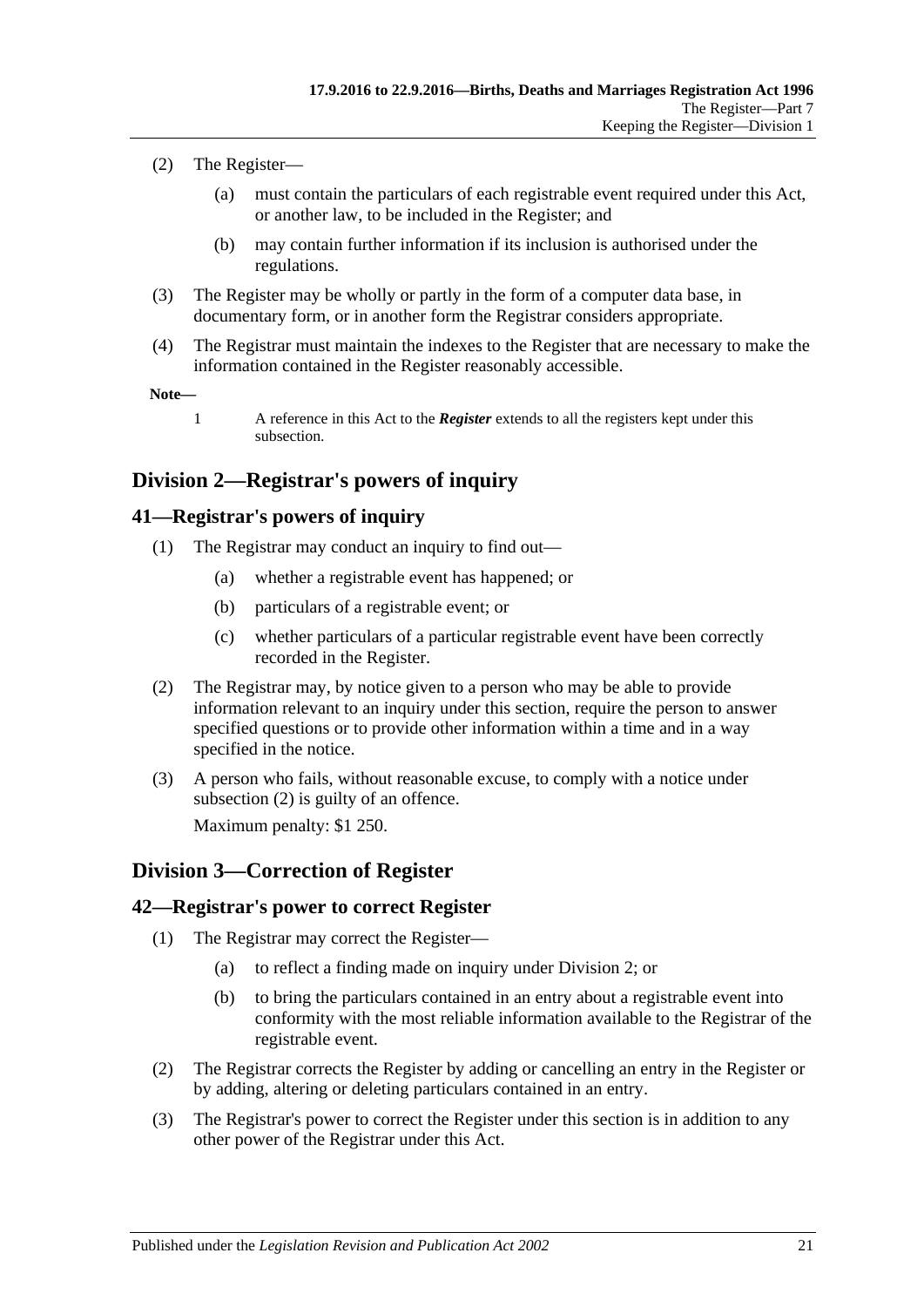## <span id="page-21-0"></span>**Division 4—Access to, and certification of, Register entries**

### <span id="page-21-1"></span>**43—Access to Register**

- (1) The Registrar may, on conditions the Registrar considers appropriate—
	- (a) allow a person or organisation that has an adequate reason for wanting access to the Register, access to the Register; or
	- (b) provide a person or organisation that has an adequate reason for wanting information from the Register, with information extracted from the Register.
- (2) In deciding whether an applicant has an adequate reason for wanting access to the Register, or information extracted from the Register, the Registrar must have regard to—
	- (a) the nature of the applicant's interest; and
	- (b) the sensitivity of the information; and
	- (c) the use to be made of the information; and
	- (d) other relevant factors.
- (3) In deciding the conditions on which access to the Register, or information extracted from the Register, is to be given under this section, the Registrar must, as far as practicable, protect the persons to whom the entries in the Register relate from unjustified intrusion on their privacy.

## <span id="page-21-2"></span>**44—Search of Register**

- (1) The Registrar may, on application, search the Register for an entry about a particular registrable event.
- (2) The applicant must state the reason for the applicant's interest in the subject-matter of the search.
- (3) The Registrar may reject the application if the applicant does not show an adequate reason for wanting the information to which the application relates.
- (4) In deciding whether an applicant has an adequate reason for wanting information, the Registrar must have regard to—
	- (a) the relationship (if any) between the applicant and the person to whom the information relates; and
	- (b) the age of the entry; and
	- (c) the contents of the entry; and
	- (d) other relevant factors.

#### <span id="page-21-3"></span>**45—Protection of privacy**

In providing information extracted from the Register, the Registrar must, as far as practicable, protect the persons to whom the entries in the Register relate from unjustified intrusion on their privacy.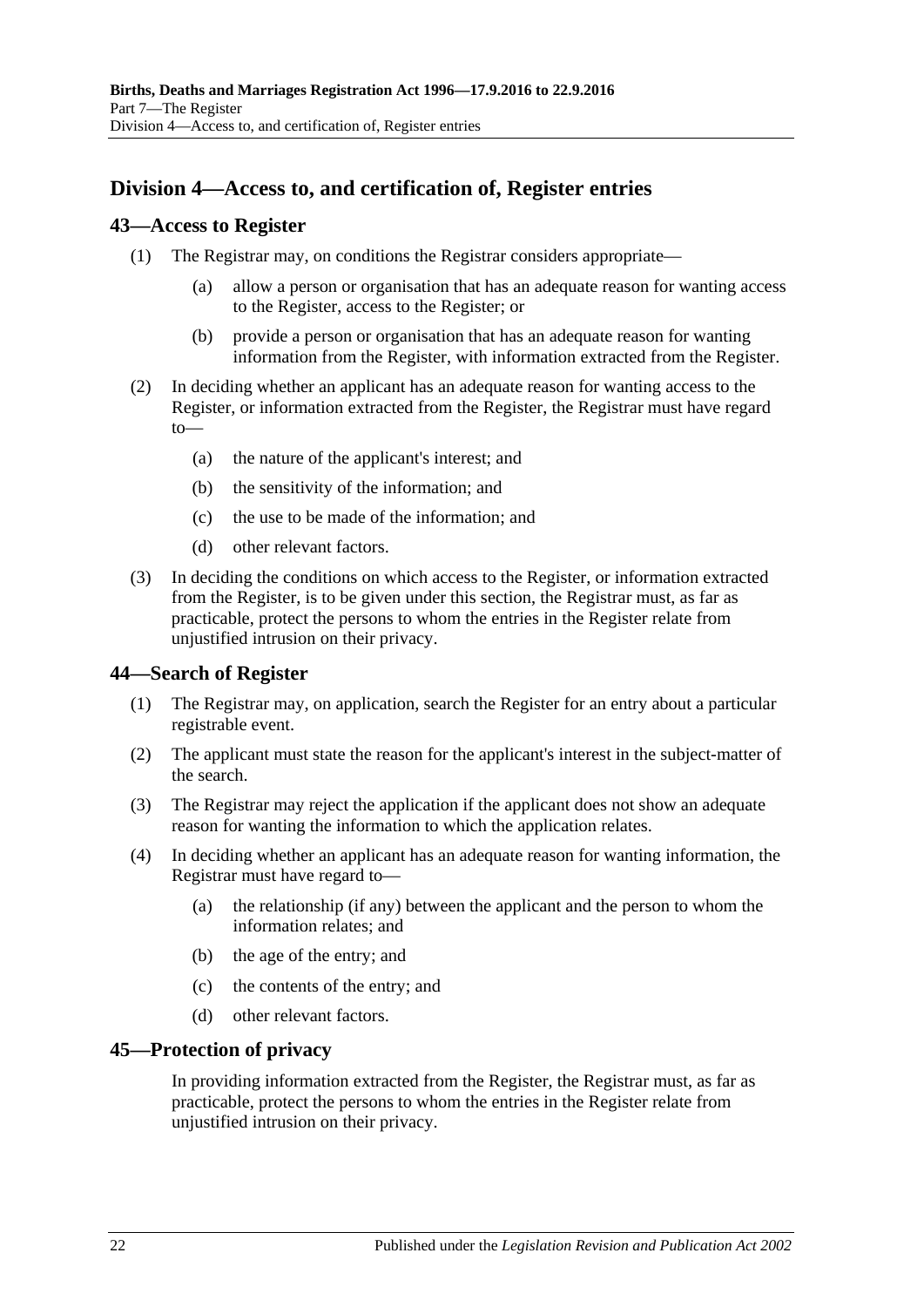### <span id="page-22-0"></span>**46—Issue of certificate**

- <span id="page-22-5"></span>(1) On completing a search of the Register, the Registrar may issue a certificate—
	- (a) certifying particulars contained in an entry; or
	- (b) certifying that no entry was located in the Register about the relevant registrable event.
- (2) A certificate under [subsection](#page-22-5)  $(1)(a)$  is admissible in legal proceedings as evidence of—
	- (a) the entry to which the certificate relates; and
	- (b) the facts recorded in the entry.

### <span id="page-22-1"></span>**47—Access policies**

- (1) The Registrar must maintain a written statement of the policies on which access to information contained in the Register is to be given or denied under this Division.
- (2) The Registrar must give a copy of the statement, on request, to any person.

## <span id="page-22-2"></span>**48—Fees**

- (1) The regulations may prescribe fees, or a basis for calculating fees, for—
	- (a) access to the Register; or
	- (b) a search of the Register; or
	- (c) the issue of a certificate following a search of the Register; or
	- (d) other services provided by the Registrar.
- (2) The regulations may allow for fees to be fixed by negotiation between the Registrar and the person who asks for the relevant services.

#### <span id="page-22-3"></span>**49—Power to remit fees**

The Registrar may, in appropriate cases, remit the whole or part of a fee under this Act.

### <span id="page-22-7"></span><span id="page-22-4"></span>**49A—Saving provision—surrogacy arrangements**

- (1) Despite a preceding section of this Part, but subject to [subsection](#page-22-6) (2), the Registrar must restrict access to the Register so as to keep confidential any information that would disclose the making or discharge of a surrogacy order.
- <span id="page-22-6"></span>(2) [Subsection](#page-22-7) (1) does not apply if the person seeking access to a relevant part of the Register is—
	- (a) a party to the surrogacy agreement that gave rise to the surrogacy order; or
	- (b) the person who is the subject of the surrogacy order if he or she has attained the age of 18 years.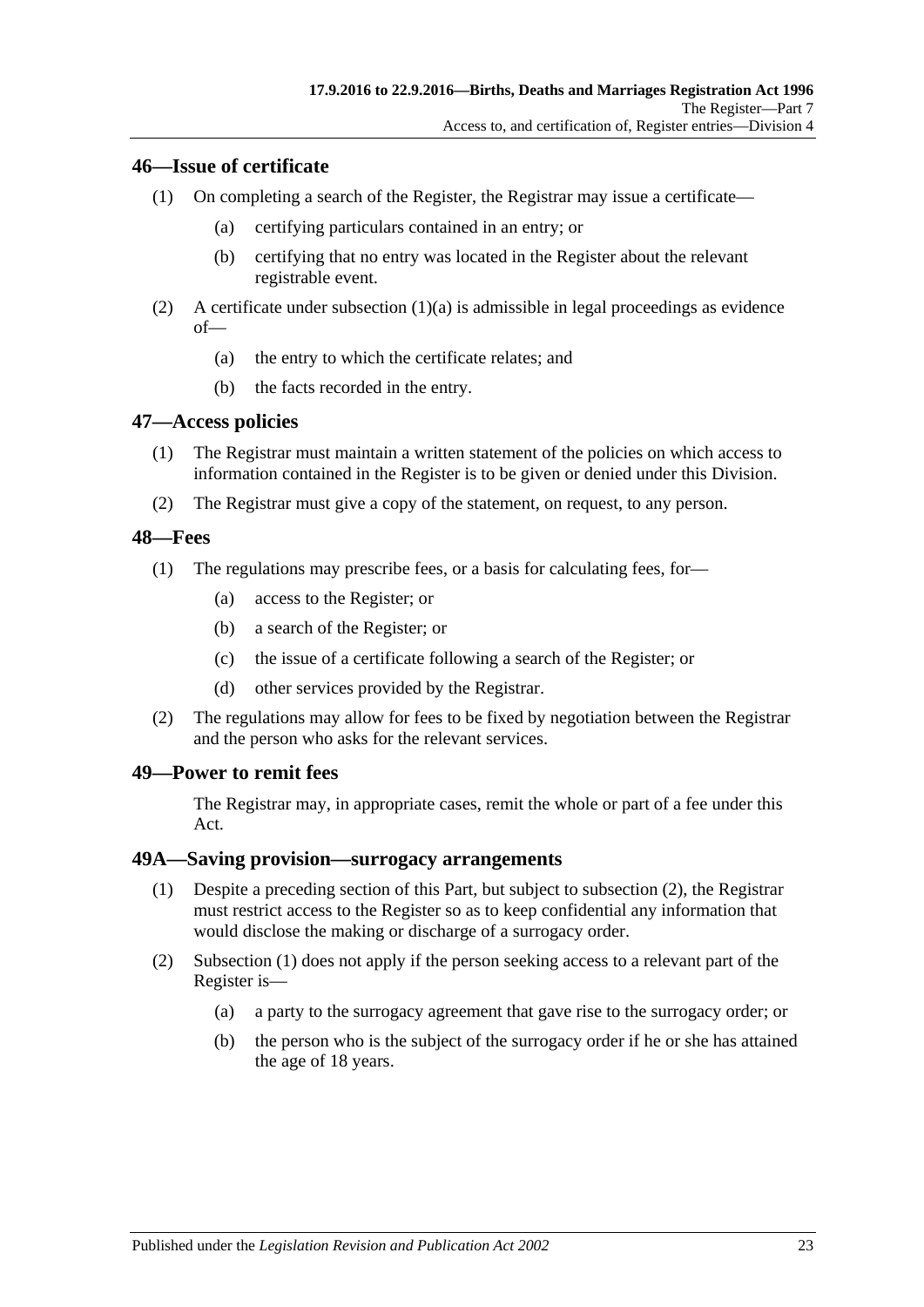# <span id="page-23-0"></span>**Part 8—General power of review**

## <span id="page-23-1"></span>**50—Review**

- (1) A person who is dissatisfied with a decision of the Registrar made in the performance or purported performance of functions under this Act may apply to the Court for a review of the decision.
- (2) On a review, the Court may
	- confirm, vary or reverse the Registrar's decision; and
	- (b) make consequential and ancillary orders and directions.

## <span id="page-23-2"></span>**Part 9—Miscellaneous**

## <span id="page-23-3"></span>**51—False representation**

A person who makes a false or misleading representation in an application or document under this Act, knowing it to be false or misleading, is guilty of an offence. Maximum penalty: \$1 250.

## <span id="page-23-4"></span>**52—Unauthorised access to or interference with Register**

A person must not, without the authority of the Registrar or other lawful authority—

- (a) obtain access to the Register or information contained in the Register; or
- (b) make, alter or delete an entry in the Register; or
- (c) interfere with the Register in any other way.

Maximum penalty: \$10 000 or imprisonment for 2 years.

## <span id="page-23-5"></span>**53—Falsification of certificate etc**

- (1) A person must not forge the Registrar's signature or seal. Maximum penalty: \$10 000 or imprisonment for 2 years.
- (2) A person must not forge or falsify a certificate or other document under this Act. Maximum penalty: \$10 000 or imprisonment for 2 years.
- (3) The Registrar may impound—
	- (a) a document which the Registrar has reason to believe bears a forged impression of the Registrar's signature or seal; or
	- (b) a certificate or other document purporting to be a certificate or other document under this Act which the Registrar has reason to believe has been forged or falsified; or
	- (c) a certificate under this Act about a registrable event if the entry in the Register about the event has been cancelled or corrected since the issue of the certificate.

## <span id="page-23-7"></span><span id="page-23-6"></span>**55—Regulations**

(1) The Governor may make regulations for the purposes of this Act.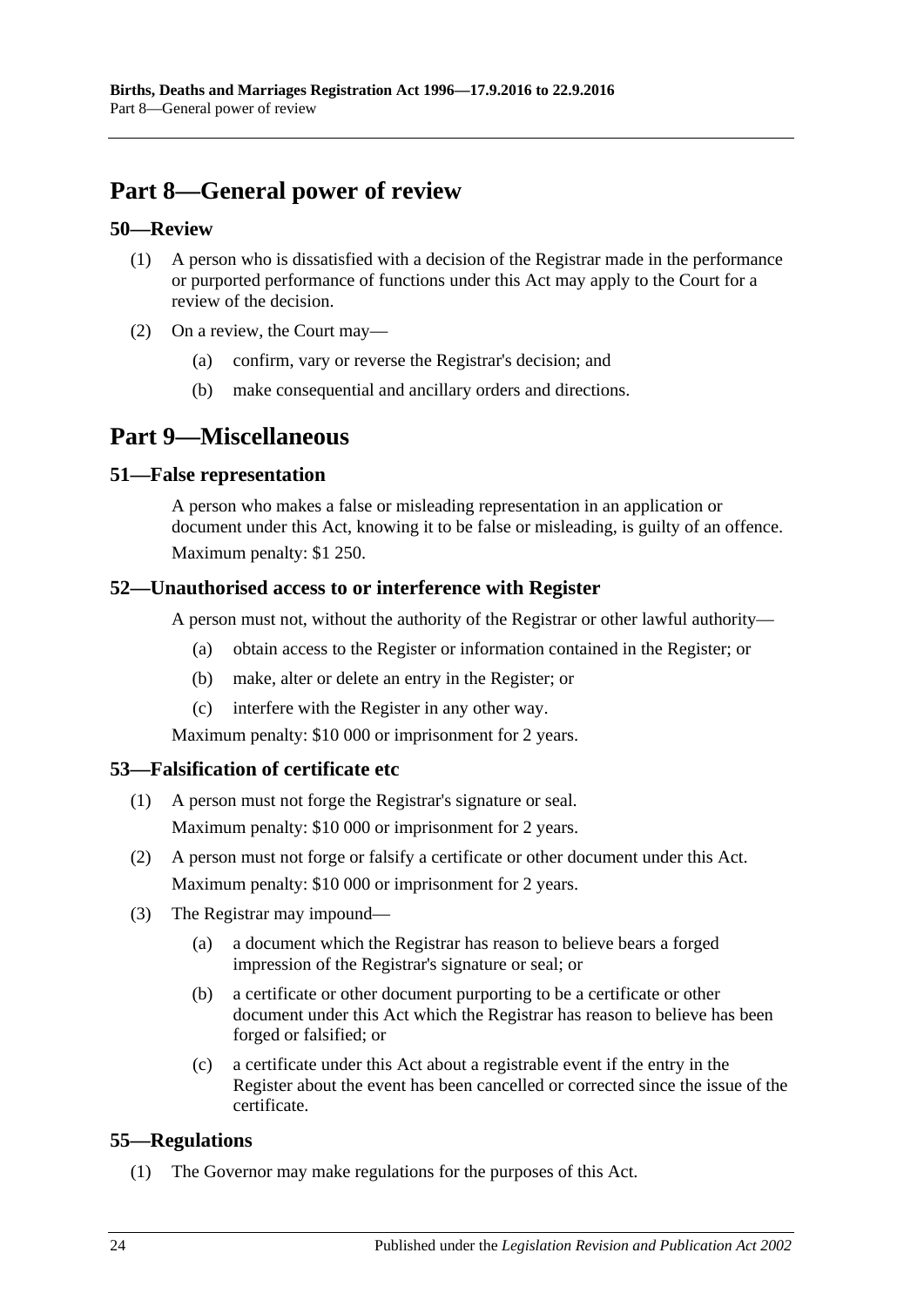- (2) Without limiting the generality of [subsection](#page-23-7) (1), the regulations may—
	- (a) impose a penalty not exceeding a fine of \$1 250 for contravention of a provision of the regulations; and
	- (b) fix fees and provide for the payment, recovery, waiver or refund of fees.

## <span id="page-24-0"></span>**Schedule 1—Transitional**

### <span id="page-24-1"></span>**1—Interpretation**

In this Schedule—

*repealed Act* means the *[Births, Deaths and Marriages Registration Act](http://www.legislation.sa.gov.au/index.aspx?action=legref&type=act&legtitle=Births%20Deaths%20and%20Marriages%20Registration%20Act%201966) 1966*.

#### <span id="page-24-2"></span>**3—The Register**

A Register maintained under the repealed Act forms part of the Register under this Act.

### <span id="page-24-3"></span>**4—The Registrar and Deputy Registrars**

- (1) The person holding office as the Principal Registrar of Births, Deaths and Marriages immediately before the commencement of this Act continues as the Registrar, subject to the provisions of this Act.
- (2) The person holding office as the Deputy Registrar immediately before the commencement of this Act continues as a deputy registrar, subject to the provisions of this Act.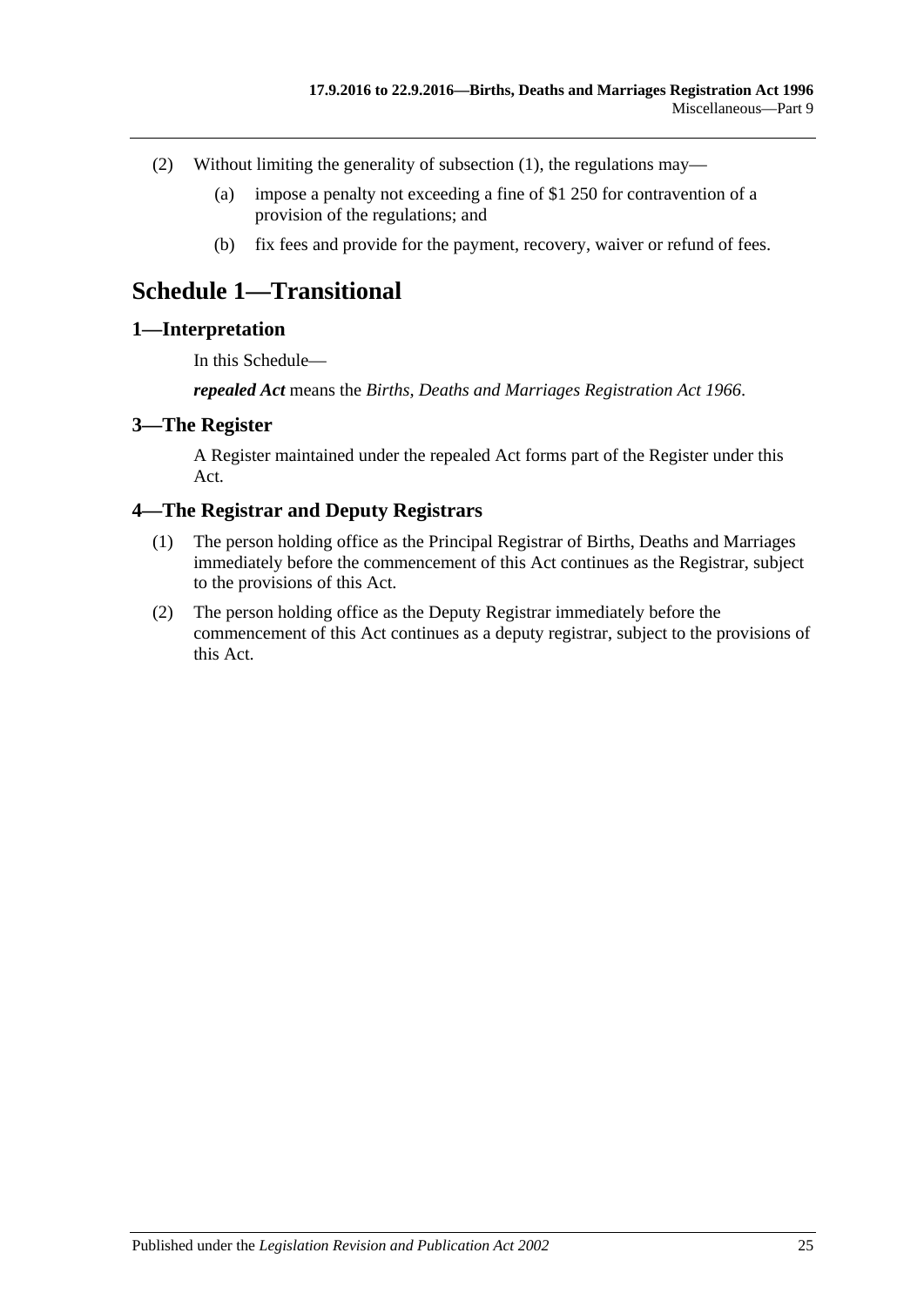# <span id="page-25-0"></span>**Legislative history**

## **Notes**

- Amendments of this version that are uncommenced are not incorporated into the text.
- Please note—References in the legislation to other legislation or instruments or to titles of bodies or offices are not automatically updated as part of the program for the revision and publication of legislation and therefore may be obsolete.
- Earlier versions of this Act (historical versions) are listed at the end of the legislative history.
- For further information relating to the Act and subordinate legislation made under the Act see the Index of South Australian Statutes or www.legislation.sa.gov.au.

## **Legislation repealed by principal Act**

The *Births, Deaths and Marriages Registration Act 1996* repealed the following:

*Births, Deaths and Marriages Registration Act 1966*

## **Legislation amended by principal Act**

The *Births, Deaths and Marriages Registration Act 1996* amended the following:

*Coroners Act 1975 Cremation Act 1891*

## **Principal Act and amendments**

| New entries appear in bold. |  |  |  |  |  |
|-----------------------------|--|--|--|--|--|
|-----------------------------|--|--|--|--|--|

| Year    | N <sub>0</sub> | Title                                                                               | Assent     | Commencement                                                       |
|---------|----------------|-------------------------------------------------------------------------------------|------------|--------------------------------------------------------------------|
| 1996 6  |                | Births, Deaths and Marriages<br><b>Registration Act 1996</b>                        | 4.4.1996   | 3.6.1996 (Gazette 23.5.1996 p2534)                                 |
| 2003    | 33             | Coroners Act 2003                                                                   | 31.7.2003  | Sch (cl 5)—1.7.2005 ( <i>Gazette 23.6.2005</i><br>p1899)           |
| 2006    | 10             | Statutes Amendment (Disposal of<br>Human Remains) Act 2006                          | 29.6.2006  | Pt 2 (ss $4 \& 5$ )-24.7.2006 ( <i>Gazette</i><br>20.7.2006 p2335) |
| 2009    | 64             | <i>Statutes Amendment (Surrogacy) Act 26.11.2009</i><br>2009                        |            | Pt 3 (ss $15-18$ )-26.11.2010: s 2                                 |
| 2009    | 84             | <b>Statutes Amendment (Public Sector</b><br>Consequential Amendments) Act 2009      | 10.12.2009 | Pt 21 (ss $40-42$ )-1.2.2010 ( <i>Gazette</i><br>28.1.2010 p320)   |
| 2010 5  |                | <b>Health Practitioner Regulation</b><br>National Law (South Australia) Act<br>2010 | 1.7.2010   | Sch 1 (cl 3)-1.7.2010 (Gazette 1.7.2010<br><i>p3338</i> )          |
| 2013    | 20             | <b>Burial and Cremation Act 2013</b>                                                | 14.6.2013  | Sch 1 (cll 5 & 6)—1.2.2014 ( <i>Gazette</i><br>$16.1.2014$ $p120$  |
| 2015 27 |                | Births, Deaths and Marriages<br>Registration (Change of Name)<br>Amendment Act 2015 | 22.10.2015 | Pt 2 (ss $4-7$ )-1.6.2016 ( <i>Gazette</i><br>21.1.2016 p152)      |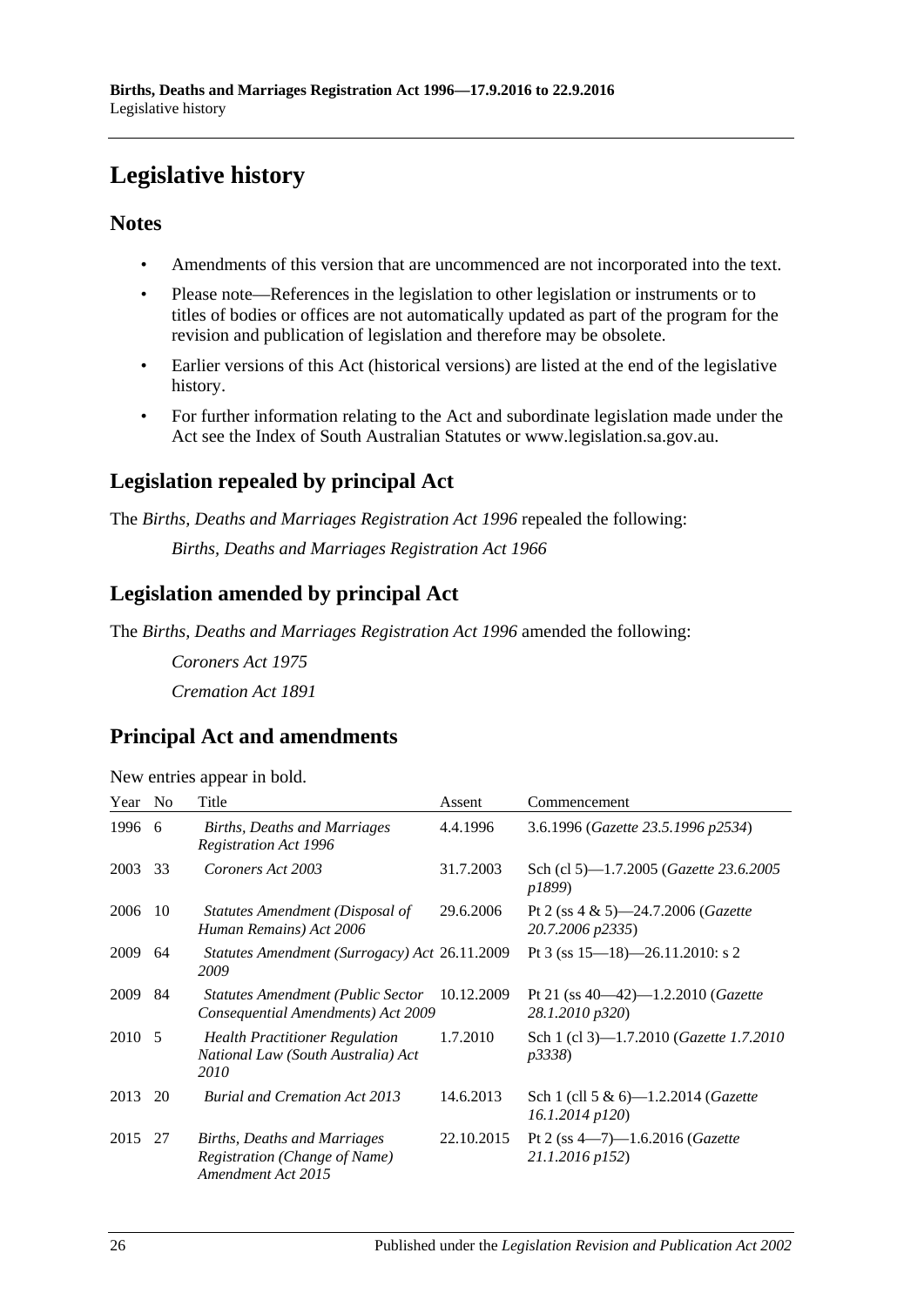| 2016 4  | <b>Statutes Amendment (Rights of</b><br><b>Foster Parents, Guardians and</b><br><b>Kinship Carers)</b> Act 2016 | 17.3.2016 | Pt 2 (ss 4 & 5)-17.9.2016: s 2                          |
|---------|-----------------------------------------------------------------------------------------------------------------|-----------|---------------------------------------------------------|
| 2016 30 | <b>Family Relationships (Parentage)</b><br>Presumptions) Amendment Act 2016                                     | 23.6.2016 | Sch 1 (cll $1 \& 2$ ) & Sch 2<br>$cl 1$ –23.9.2016: s 2 |

## **Provisions amended**

New entries appear in bold.

Entries that relate to provisions that have been deleted appear in italics.

| Provision             | How varied                                                            | Commencement               |  |
|-----------------------|-----------------------------------------------------------------------|----------------------------|--|
| Pt1                   |                                                                       |                            |  |
| s <sub>2</sub>        | omitted under Legislation Revision and<br><b>Publication Act 2002</b> | 1.7.2005                   |  |
| s <sub>4</sub>        |                                                                       |                            |  |
| cremated remains      | inserted by 20/2013 Sch 1 cl 5                                        | 1.2.2014                   |  |
| doctor                | substituted by 5/2010 Sch 1 cl 3                                      | 1.7.2010                   |  |
| registrable event     | amended by 64/2009 s 15(1)                                            | 26.11.2010                 |  |
| surrogacy order       | inserted by 64/2009 s 15(2)                                           | 26.11.2010                 |  |
| Pt 2                  |                                                                       |                            |  |
| s <sub>5</sub>        |                                                                       |                            |  |
| s 5(1)                | s 5 redesignated as s $5(1)$ by 84/2009 s 40                          | 1.2.2010                   |  |
| s 5(2)                | inserted by 84/2009 s 40                                              | 1.2.2010                   |  |
| s 7                   |                                                                       |                            |  |
| s(7(3))               | inserted by 84/2009 s 41                                              | 1.2.2010                   |  |
| $Pt\,3$               |                                                                       |                            |  |
| Pt 3 Div 2            |                                                                       |                            |  |
| s 14                  |                                                                       |                            |  |
| s 14(1)               | s 14 redesignated as $s$ 14(1) by 30/2016 Sch 1<br>cl <sub>1</sub>    | 23.9.2016-not incorporated |  |
| s $14(2)$ —(5)        | inserted by 30/2016 Sch 1 cl 1                                        | 23.9.2016-not incorporated |  |
| Pt 3 Div 6            | inserted by 64/2009 s 16                                              | 26.11.2010                 |  |
| Pt 4                  |                                                                       |                            |  |
| Pt 4 Div 1            |                                                                       |                            |  |
| heading               | inserted by 27/2015 s 4                                               | 1.6.2016                   |  |
| s 24                  | substituted by 27/2015 s 5                                            | 1.6.2016                   |  |
| s <sub>25</sub>       |                                                                       |                            |  |
| s 25(1)               | substituted by 27/2015 s 6                                            | 1.6.2016                   |  |
| s $25(1a)$ and $(1b)$ | inserted by 27/2015 s 6                                               | 1.6.2016                   |  |
| s 29A                 | inserted by 64/2009 s 17                                              | 26.11.2010                 |  |
| Pt $4 \mathrm{Div} 2$ | inserted by 27/2015 s 7                                               | 1.6.2016                   |  |
| Pt 6                  |                                                                       |                            |  |
| Pt 6 Div 3            |                                                                       |                            |  |
| s 36                  |                                                                       |                            |  |